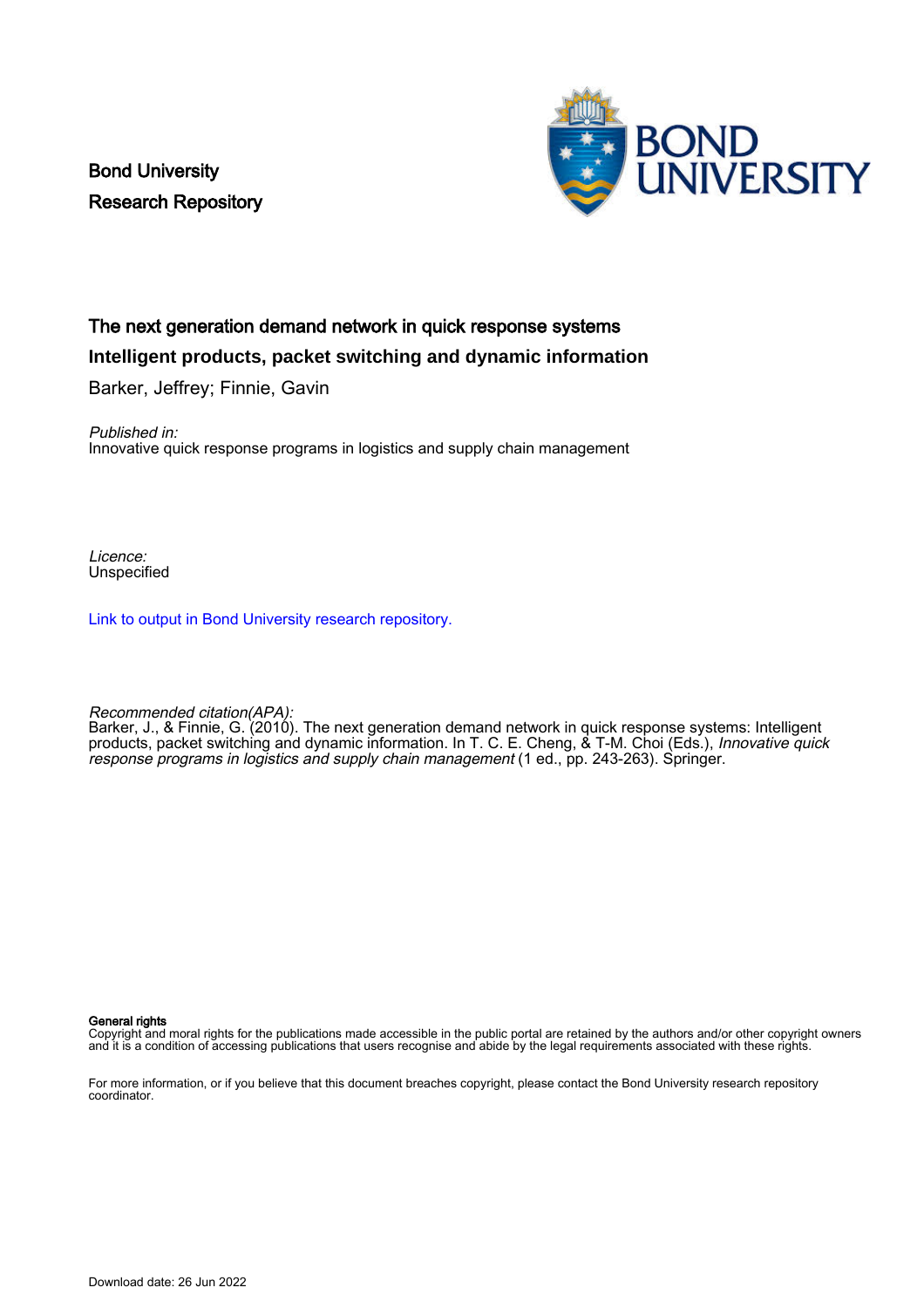## **Bond University [ePublications@bond](http://epublications.bond.edu.au?utm_source=epublications.bond.edu.au%2Finfotech_pubs%2F91&utm_medium=PDF&utm_campaign=PDFCoverPages)**

[Information Technology papers](http://epublications.bond.edu.au/infotech_pubs?utm_source=epublications.bond.edu.au%2Finfotech_pubs%2F91&utm_medium=PDF&utm_campaign=PDFCoverPages) **[Bond Business School](http://epublications.bond.edu.au/business?utm_source=epublications.bond.edu.au%2Finfotech_pubs%2F91&utm_medium=PDF&utm_campaign=PDFCoverPages)** 

5-1-2010

# The next generation demand network in quick response systems: Intelligent products, packet switching and dynamic information

Jeffrey Barker *Bond University*, Jeffrey\_Barker@bond.edu.au

Gavin Finnie *Bond University*, Gavin\_Finnie@bond.edu.au

Follow this and additional works at: [http://epublications.bond.edu.au/infotech\\_pubs](http://epublications.bond.edu.au/infotech_pubs?utm_source=epublications.bond.edu.au%2Finfotech_pubs%2F91&utm_medium=PDF&utm_campaign=PDFCoverPages) Part of the [Databases and Information Systems Commons](http://network.bepress.com/hgg/discipline/145?utm_source=epublications.bond.edu.au%2Finfotech_pubs%2F91&utm_medium=PDF&utm_campaign=PDFCoverPages)

#### Recommended Citation

Barker, Jeffrey and Finnie, Gavin, "The next generation demand network in quick response systems: Intelligent products, packet switching and dynamic information" (2010). *Information Technology papers.* Paper 91. http://epublications.bond.edu.au/infotech\_pubs/91

This Book Chapter is brought to you by the Bond Business School at [ePublications@bond.](http://epublications.bond.edu.au) It has been accepted for inclusion in Information Technology papers by an authorized administrator of ePublications@bond. For more information, please contact [Bond University's Repository](mailto:acass@bond.edu.au) [Coordinator](mailto:acass@bond.edu.au).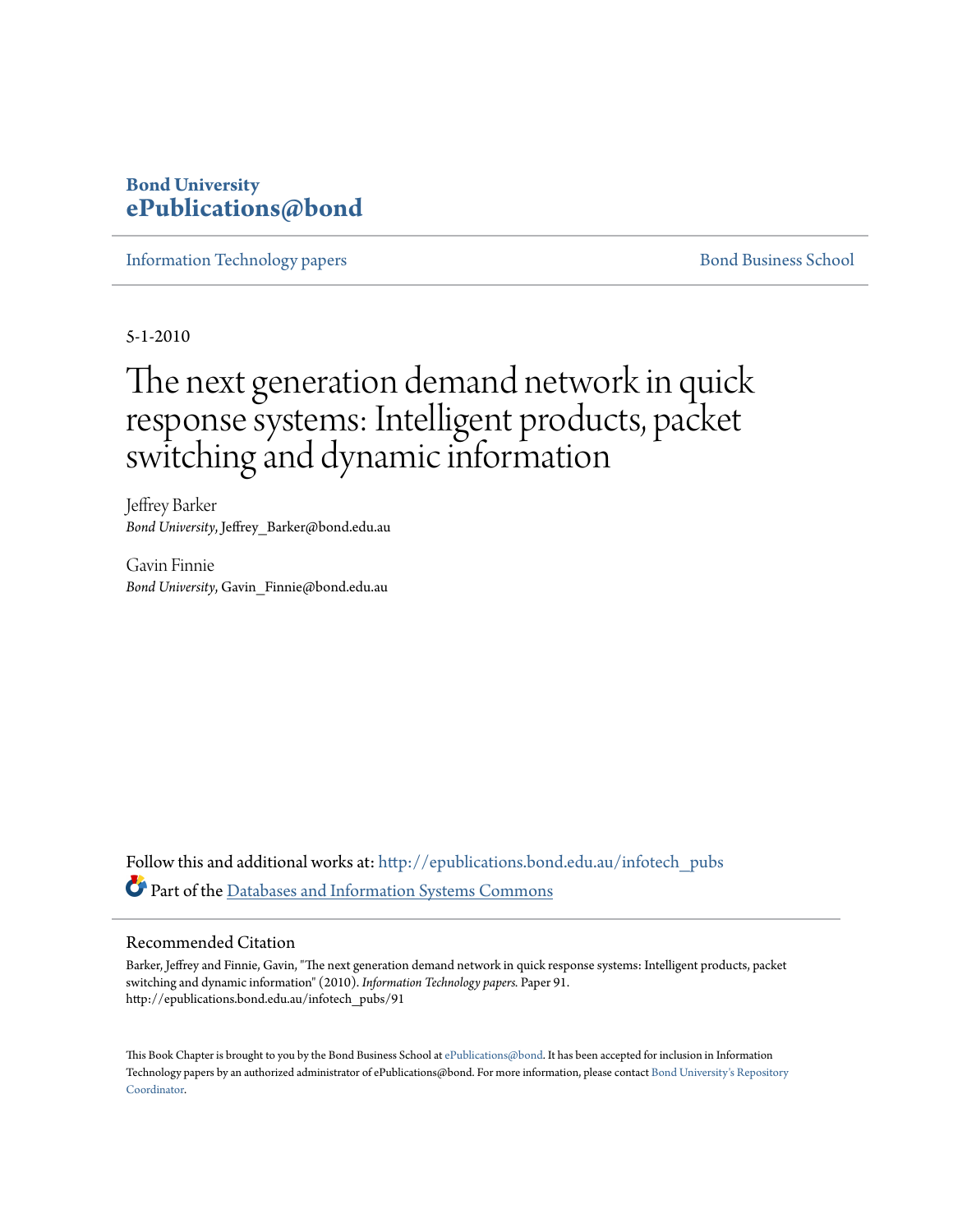School of Information Technology

Information Technology papers

Bond University Year 2010

# The next generation demand network in quick response systems: Intelligent products, packet switching and dynamic information

Jeffrey Barker<sup>∗</sup> Gavin Finnie†

<sup>∗</sup>Bond University, Jeffrey Barker@bond.edu.au †Bond University, Gavin Finnie@bond.edu.au This paper is posted at ePublications@bond. http://epublications.bond.edu.au/infotech pubs/91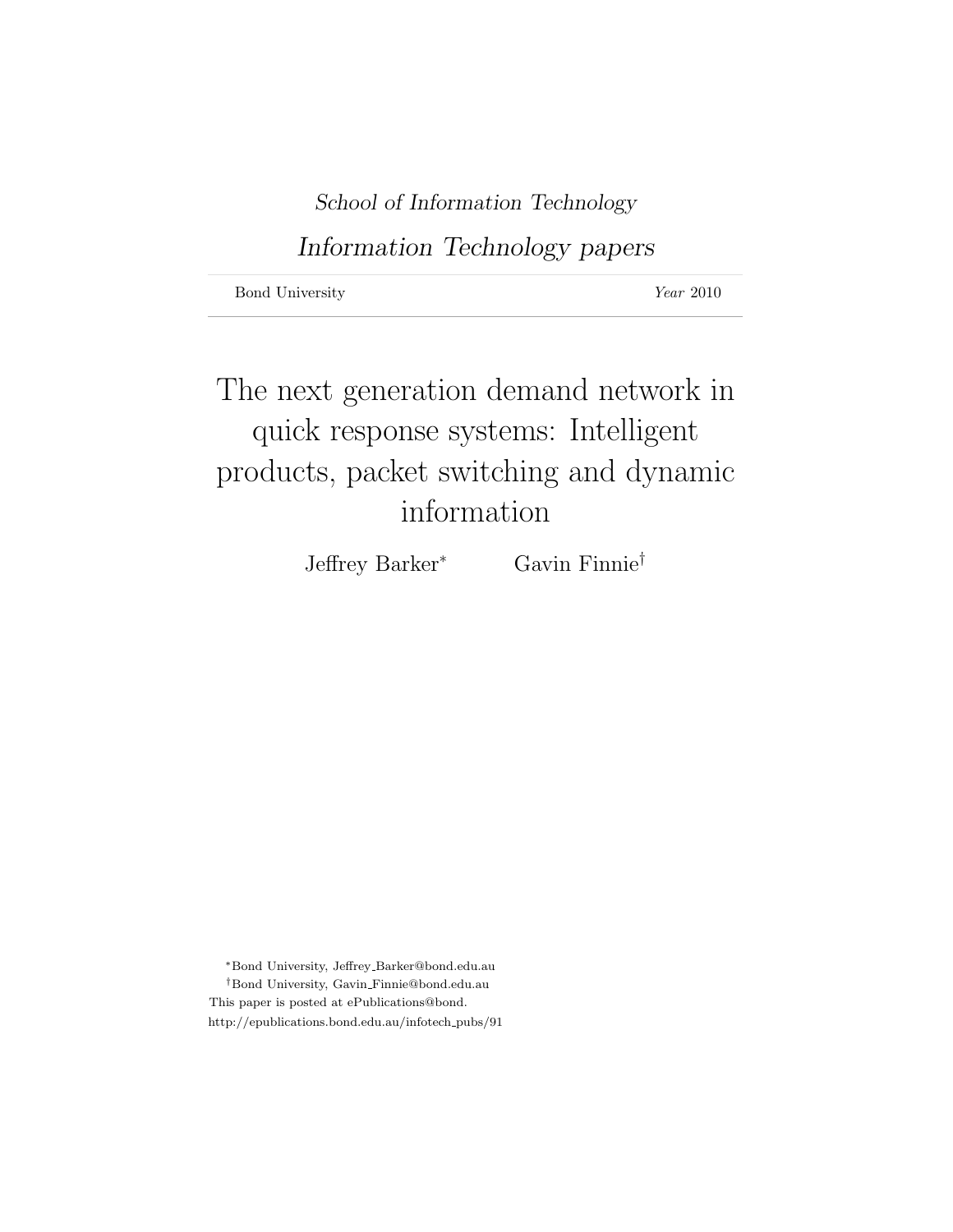# **THE NEXT GENERATION DEMAND NETWORK IN QUICK RESPONSE SYSTEMS: INTELLIGENT PRODUCTS, PACKET SWITCHING AND DYNAMIC INFORMATION.**

#### *Jeff Barker and Gavin Finnie*

School of Information Technology, Bond University, Gold Coast, Queensland, Australia, 4229.

#### Abstract

This chapter discusses several innovations in information and communication technology and develops their potential to radically alter our view of the supply chain in quick response applications. Using the packet-switching framework as an analogy, it explores the way in which intelligent products may operate to dynamically adjust to market volatility. The changes will require new thinking in areas such as supply chain optimization and the handling of services in the supply chain or demand network. The main contribution here is to extend the research framework for dynamic information management for quick response networks.

**Keywords:** Supply Chain; Packet Switching; Intelligent Product; Quick Response System; Demand network; RFID; Packet Switching; Lead time; Delivery time; Information Generation 3.

#### **1 Introduction**

The concept of a quick response system cannot be easily separated from those of efficient consumer/customer response systems (ECR), agile systems or other variations on the theme. The Council of Supply Chain Management Professionals (CSCMP) definition of Quick Response (QR) is "A strategy widely adopted by general merchandise and soft lines retailers and manufacturers to reduce retail outof-stocks, forced markdowns and operating expenses. These goals are accomplished through shipping accuracy and reduced response time. QR is a partnership strategy in which suppliers and retailers work together to respond more rapidly to the consumer by sharing point-of-sale scan data, enabling both to forecast replenishment needs" (Supply Chain Management Terms and Glossary 2009). Although originating in the apparel industry, the QR concept appears to have broader implications than just this field. Efficient Consumer Response, although focused more on the grocery sector, is characterised as "a process that tightly integrates demand management, production scheduling, and inventory deployment to allow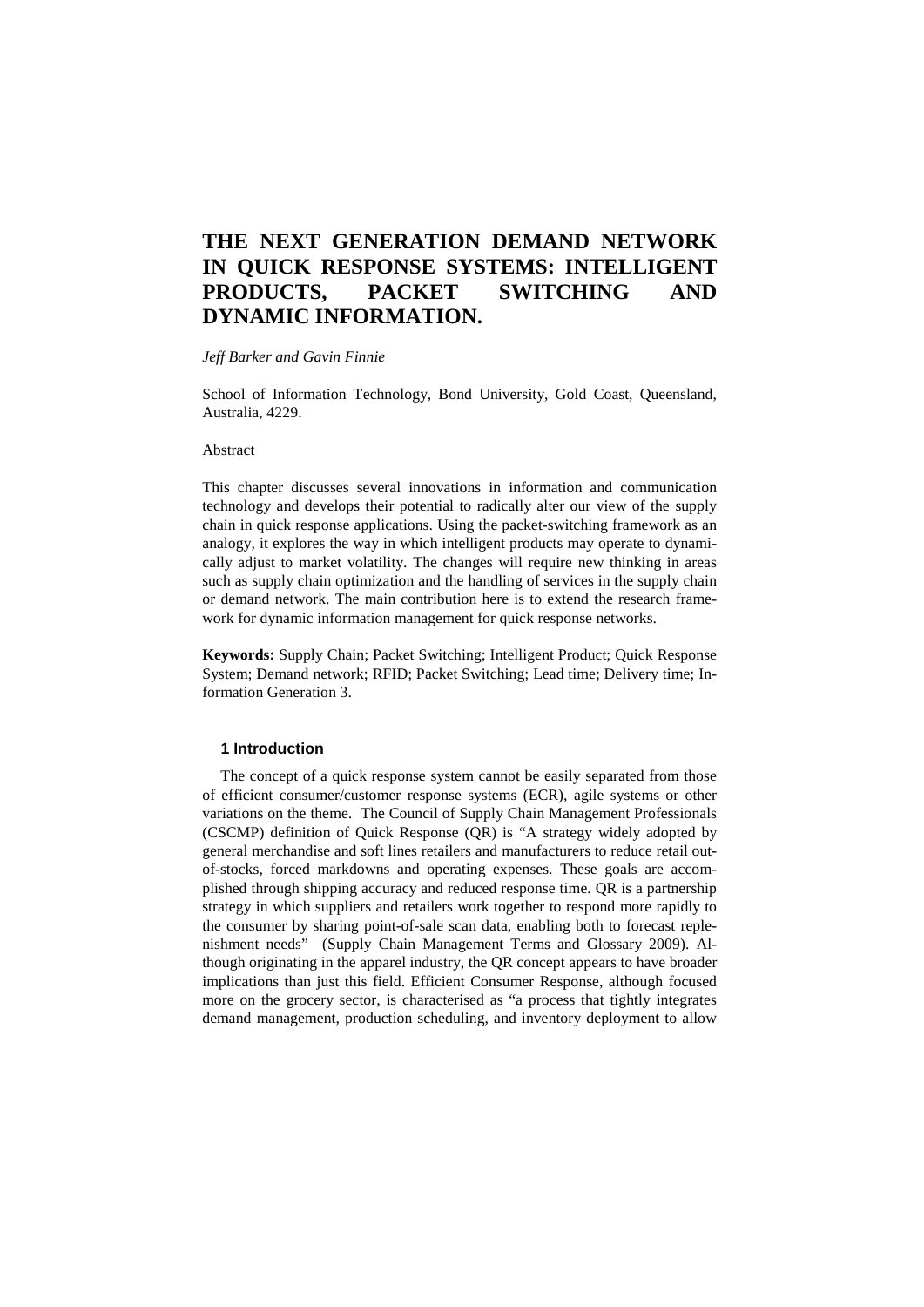the company to better utilize information, production resources, and inventory (Weeks and Crawford 1994).

Christopher and Towill (2008) describe agility as a supply chain philosophy with six dimensions: marketing, production, design, organization, management and people. They define agility as "a business-wide capability that embraces organisational structures, information systems, logistics process and in particular, mindsets". The common theme across QR, agile and ECR is the effective rapid sharing of information using information and communication technology to deal efficiently with market volatility.

Rapid changes in technology allow industry to continuously adapt its view of "traditional" ways of doing things. Given the major financial return of effective supply/demand chain management for quick response to market changes, this is an obvious target for the use of new technologies. However this is an area in which these technologies have radically changed the way in which we view the management of the flow of materials and information from the raw material supplier to the final customer. Although the traditional term is "supply chain" the move to provide more customer focus refers to these as demand driven supply chains, demand-driven value chains, demand chains or demand networks (Almirall et al. 2003). The principle here is that customer demand should be fuelling the need for supply fulfilment. As discussed below most demand "chains" are not linear relationships and this chapter will generally use the term demand network rather than supply chain.

RFID (radio frequency identification) and intelligent products, supply/demand networks, multi-agent systems and information generation three (IG3) type technologies provide an opportunity to review the concepts supporting the traditional view of the demand chain. Most present day systems, including the current barcode systems, are still operating within the realms of information generation two (IG2). (The IG2 and IG3 terms are further developed below). Most current assessment of the implications of RFID in demand networks seem to deal primarily with low cost passive tags. The economics of basic RFID versus barcodes does not in many cases appear to justify the investment (e.g. Tellkamp 2006). Any effective use of RFID must add value to the process and one way to do this is not only to improve the visibility of information (the current approach and available via using bar codes) but also to improve the processing and the location of that processing i.e. by adding some enhanced capability to the RFID component.

The dynamics of information has undergone a significant transition. "Information now is global rather than local and dynamic rather than static" (Barker et al. 2004). Current barcode systems are only able to provide "semi-dynamic" information to enterprise systems as information can only be obtained at limited, designated segments in the demand chain. There is an information deficiency at many stations in the demand chain due to the lack of visibility and ability to capture realtime information. This creates bottlenecks and places various limitations on the efficiency and effectiveness of managing these demand networks, obviously putting constraints on the ability for rapid response.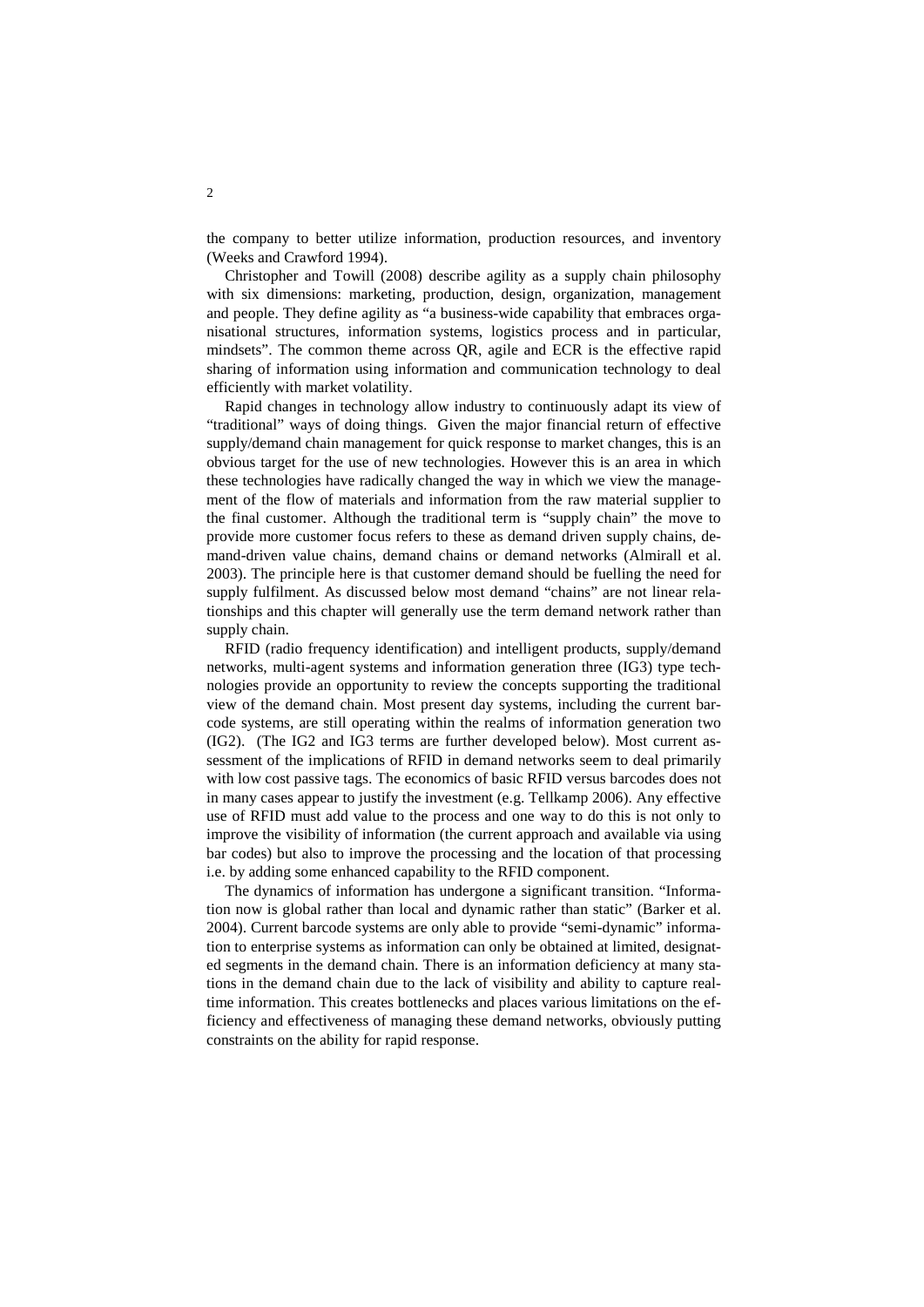An interesting intermediate technology to extend the capability of barcodes is the emergence of the 2D or matrix barcode. With a two-dimensional structure these barcodes can store significantly more information (up to 2 KB at present) and can include redundancy and error-correction capability. One interesting application which opens up the dynamic capability of these codes is the embedding of URL information in the code which can be detected from a mobile phone camera and used to link a WAP phone directly to the information source. However, the information source (the data matrix) is still static information with any active processing being performed elsewhere.

RFID technology and silent commerce offer the possibility of providing enterprise systems with truly dynamic information throughout the demand chain/network. The silent commerce concept was introduced by Accenture to describe the use of wireless, tagging and sensor technologies to make objects intelligent and interactive. Combining this with the internet enables new ways of gathering data and delivering services without human interaction. Real-time information can be captured throughout the entire global demand chain irrespective of its scale and complexity. However, current RFID applications tend to remain focused on an IG2 perspective of information and the view that RFID tags provide little more than replacement for barcodes. The emphasis has been placed on lowering the costs of passive tags with limited storage capability – in fact little more than is available on a bar code. The marriage of the "smart chip" (i.e. incorporating processing capability) and RFID technology occurring in parallel in applications such as the Octopus card has not rated much consideration in the demand chain.

This chapter will explore some of the potential provided by linking "intelligence" (or smart technology) to RFID capability in the demand network. Although the idea has attracted some interest, it has not been developed to any significant extent in supply chains despite the potential for significant financial return in certain applications. The concept has however attracted some attention in manufacturing (see e.g. Meyer et al. 2009). The technology enables us to consider the concept of the intelligent product i.e. a product that carries with it some processing capacity and memory. The relationship between lead times and demand times in any supply/demand network defines the constraints under which the network operates and the way in which technologies like RFID can contribute to improving the efficiency and effectiveness of the network. The packet switching paradigm will be discussed as a construct for reviewing the way demand networks operate. The foundation of a QR system is rapid and effective information visibility and the packet switching view provides the vision of dynamic information and the capacity to speed up delivery and order fulfillment, even to the point of dynamic rerouting of products as needed.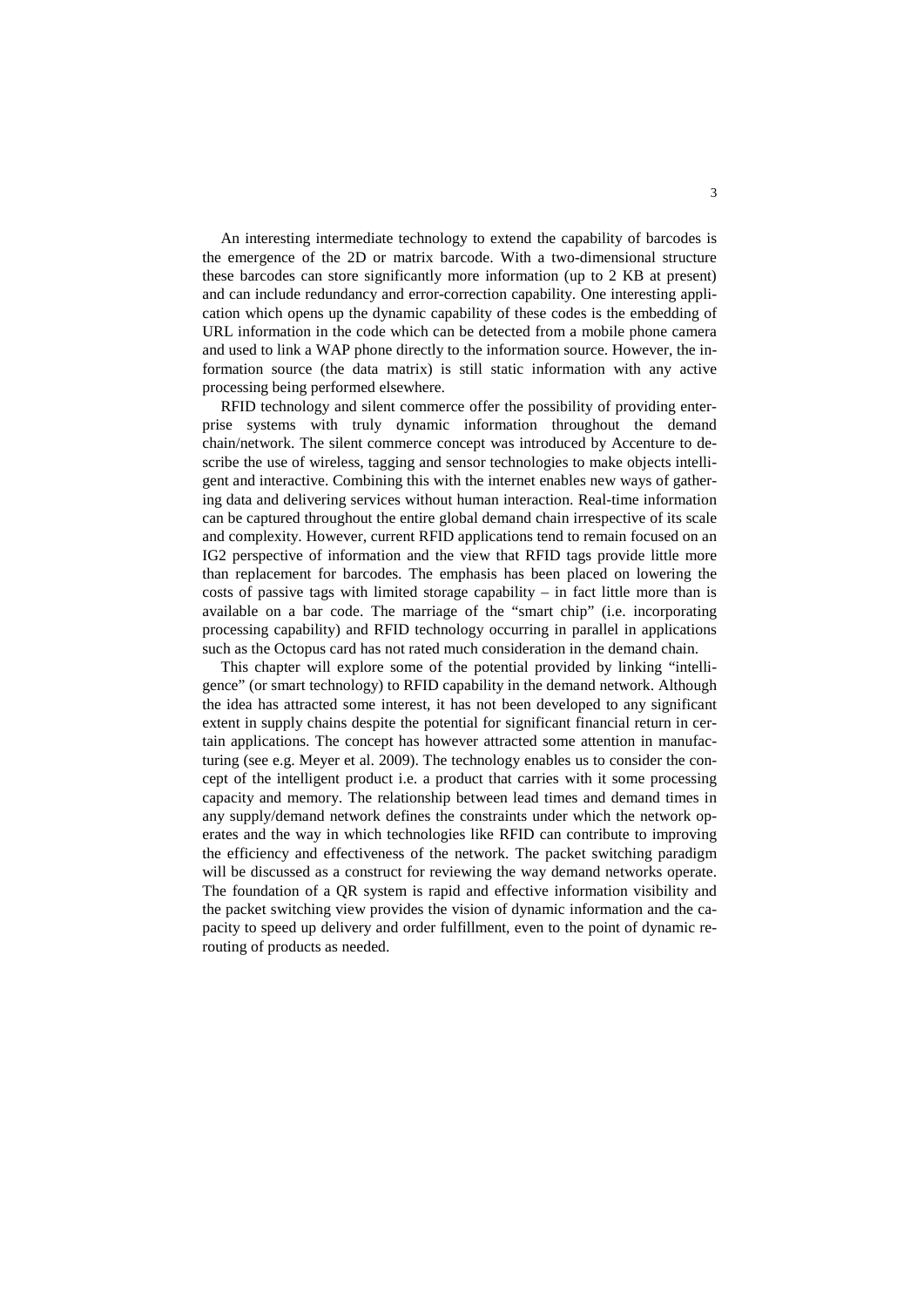#### **2 The Role of Lead Times and Delivery Times in Demand Networks.**

The need to supply any product or service is defined by the demand for that product. A considerable amount of the research in supply chains/demand networks relates to establishing the estimated or forecast demand. In fact, a fundamental premise of movements like QR is that known demand can be rapidly communicated to the supply partners. However, the constraints on manufacturing any product are based on the lead times for the components of that product. It is in fact somewhat surprising that so little attention is paid in research to lead times and delivery times and the effects these times will have on the companies in a demand network. This section develops some of background of these key issues which will be addressed later in the chapter.

For the following, assume that the supply chain is a simple linear supply chain with every company having only one supplier and one customer as shown in figure 1.



Let:

*l* be the manufacturing lead time of a product

*d* be the acceptable delivery time of the same product. It is important to note that delivery time is the customer expectation of what the delivery should be, not the physical constraints on moving the product from one location to another. The latter is incorporated as a component of the lead time. It could possibly better be defined as "expected" delivery time.

The lead time *l* is the manufacturing lead time within one company in the demand network. It does *not* include the suppliers' lead times (for any necessary raw materials). The delivery time *d* is effectively driven by the demand and is set by the market, not the supply chain. The relationship

*l:d* (1)

is crucially important and very often overlooked.

The following usually determine the necessity or otherwise of forecasting within a company:

$$
l \le d, \text{ forecasting is not required} \tag{2}
$$

 $l > d$ , forecasting is required (3)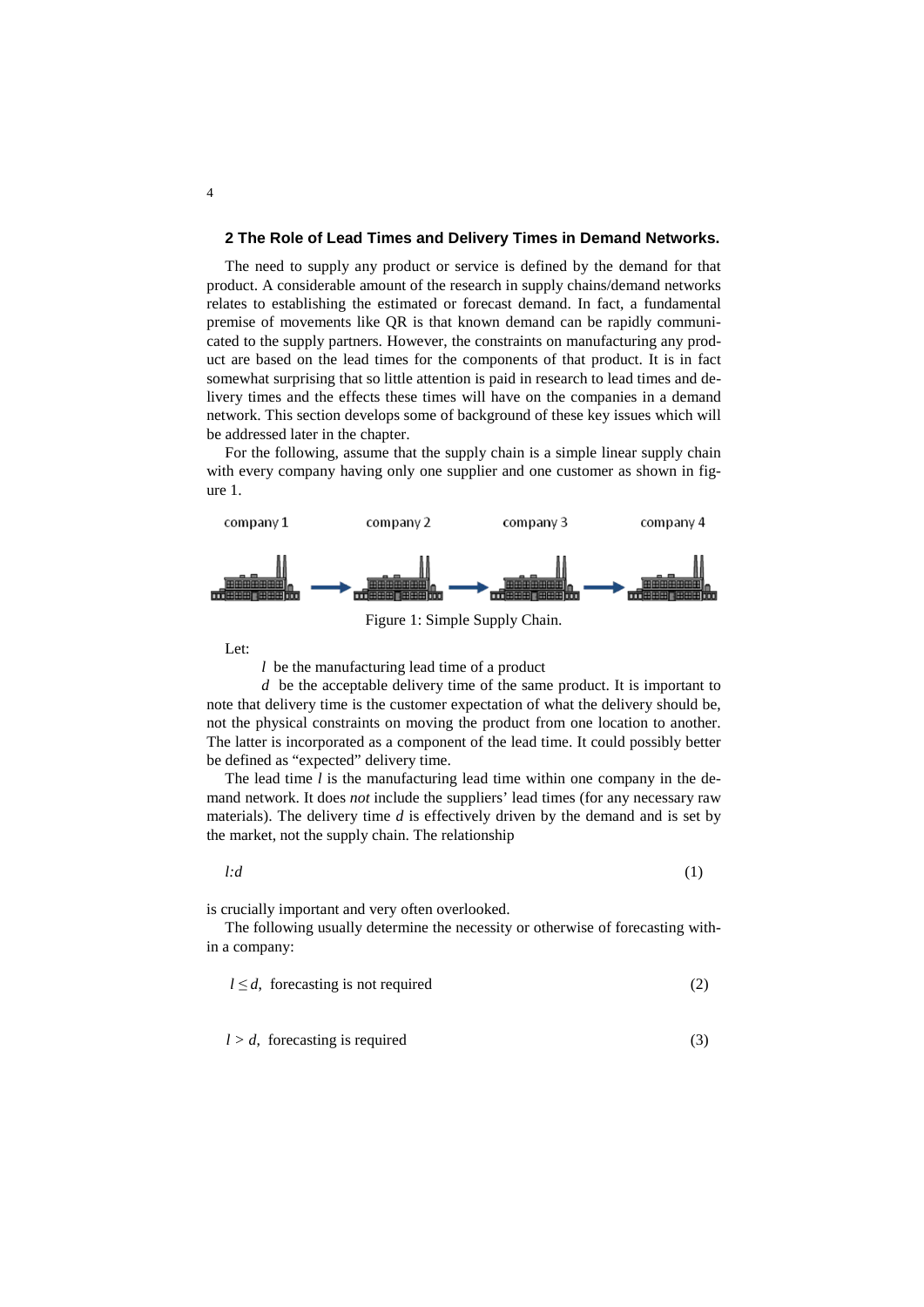As an example; if it takes only 1 week to make the product  $(l=1)$  and the delivery time is 2 weeks  $(d=2)$ , then no forecasting is required. Consequently, the product can be "engineered-to-order" (ETO) or "made-to-order" (MTO). If, however, it takes 6 weeks to make a product (i.e. *l*=6) but the market will only accept a delivery time of 3 weeks (*d*=3), then forecasting is required. Typically, such products are "made-to-stock" (MTS) or "assembled-to-order" (ATO).

Shingo (1981) used the terms production lead time (P) for *l* and delivery lead time (D) for *d*. Based on the P:D ratio, Wikner and Rudberg (2005) proposed which manufacturing strategy should be used.

The lead time *l* can be made smaller by:

•reducing set-up times, move times, run times and/or clean-down times,

•expanding capacity via

- o purchasing extra machines,
- o improving manufacturing efficiency,
- o purchasing newer machines,
- •simplifying product design,
- •using different materials,

 $\bullet$ etc.

Now consider all the companies in this simple supply chain. For the purposes of the following analysis, it is assumed that the manufacturing (demand) network is linear, i.e. each company in the chain has one supplier and one customer, except of course, for the company at the tail of the chain and the company at the head of the chain.

Assume:

*n* companies in simple supply chain, where  $n \ge 2$ ,

- •the initial upstream company is number *1*,
- •final downstream company is number n,
- •the companies in between (if any) are numbered sequentially from 2 to *n-1*, for *n*>2.

Note that within this supply chain, companies may be using ETO, MTO, ATO and MTS. Regardless of which manufacturing strategy or strategies companies in the chain use, each company will have a resultant lead time which includes any decoupling point locations in the chain (see Sharman 1984; Hoekstra and Romme 1992; Orthager 2003; Rudberg and Wikner 2004).

Then the lead time and delivery time of company *i* is *l(i)* and *d(i)* respectively. Therefore, the *total* lead time for the whole manufacturing chain is the sum of each company's lead time:

$$
L = l(1) + l(2) + \dots + l(n) = \sum l(i) \text{ for } i = 1 \text{ to } n
$$
 (4)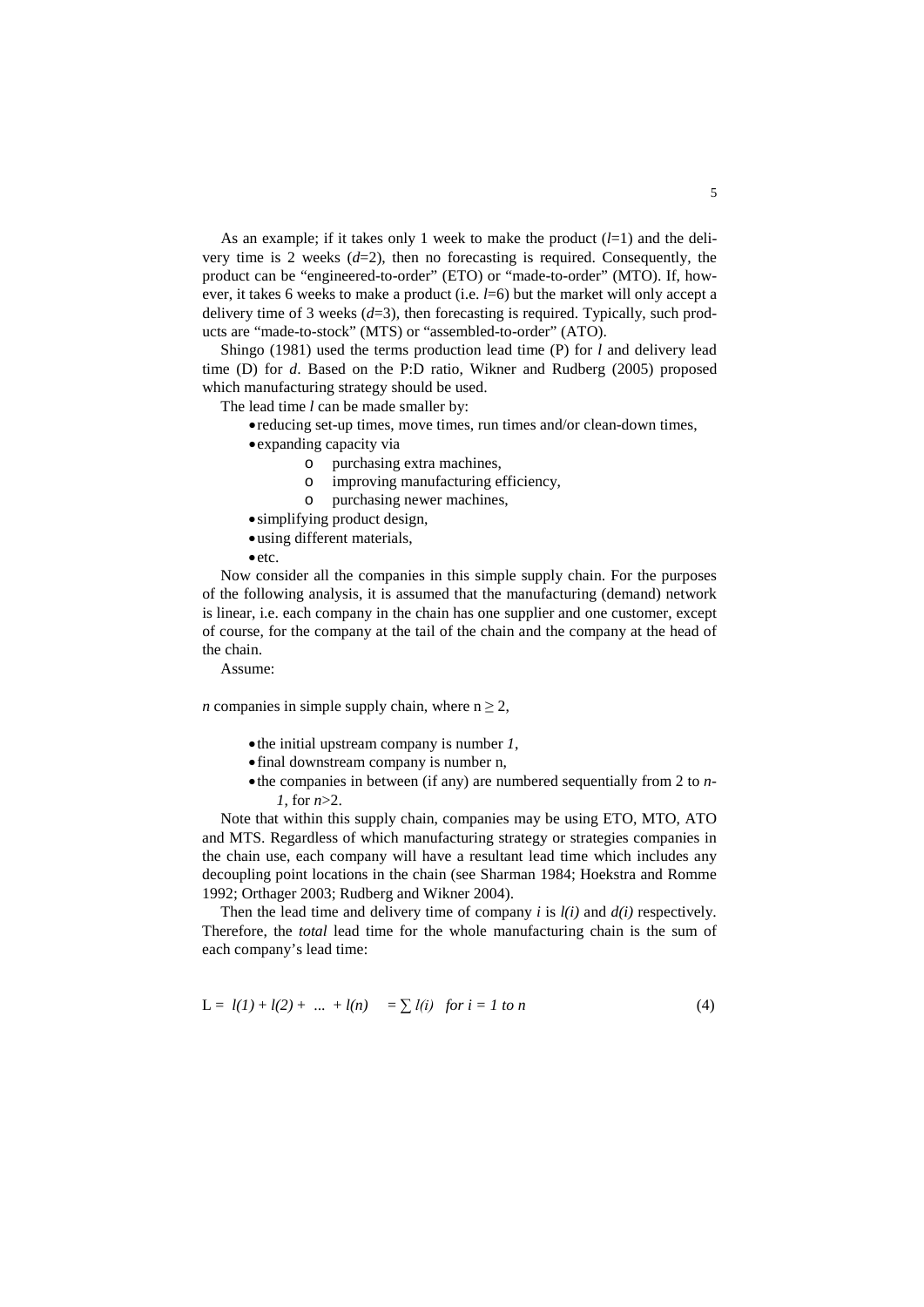and the *total* delivery time is:

$$
D = d(1) + d(2) + \dots + l(n)
$$

$$
= \sum d(i) \text{ for } i = 1 \text{ to } n \tag{5}
$$

Therefore, the lead time to delivery time comparison (*l:d* above) becomes, for the manufacturing chain:

$$
L:D \tag{6}
$$

However, we hypothesise the final customer is only prepared to wait  $d(n)$  time units. Hence, the comparison L:D is replaced with:

L:*d(n)* (7)

which is somewhat different to equation (6). L is, of course, the total lead time of say company 4 which is its own manufacturing lead time, *l(4)*, plus the suppliers lead times,  $l(1) + l(2) + l(3)$ . QR is addressing the constraints placed on the demand network due to equation (7).

It is important to also realise that neither *l* nor *d* is fixed. Unless all demand is specifically MTO, it must be assumed that demand will change. This will be discussed in further detail below. The *l:d* ratio contributes towards the categorisation of Lean Supply or Agile Supply as given in Christopher et al. (2008).

However, the supply chain is not as simple as that given in figure 1. An entity in the chain (a factory or distributor) may have many suppliers and many customers as depicted in figure 2. Each supplier and customer may, in turn, also have many potential suppliers and customers creating a network rather than a chain. Note that for  $x$  suppliers, the lead time to company  $i$  is now the maximum lead time from the *x* suppliers.

Figure 2 shows the network as seen by company *i* which has three suppliers and three customers. Each of its suppliers has suppliers and each of its customers has customers.

What are not shown in figure 2 are the other customers of company *i*'s suppliers and the other suppliers of company *i*'s customers. Figure 3 includes these. Silisque et al (2003) noted that supply chains will develop into networks that adapt to consumer demand in almost real time hence the term "demand networks".

6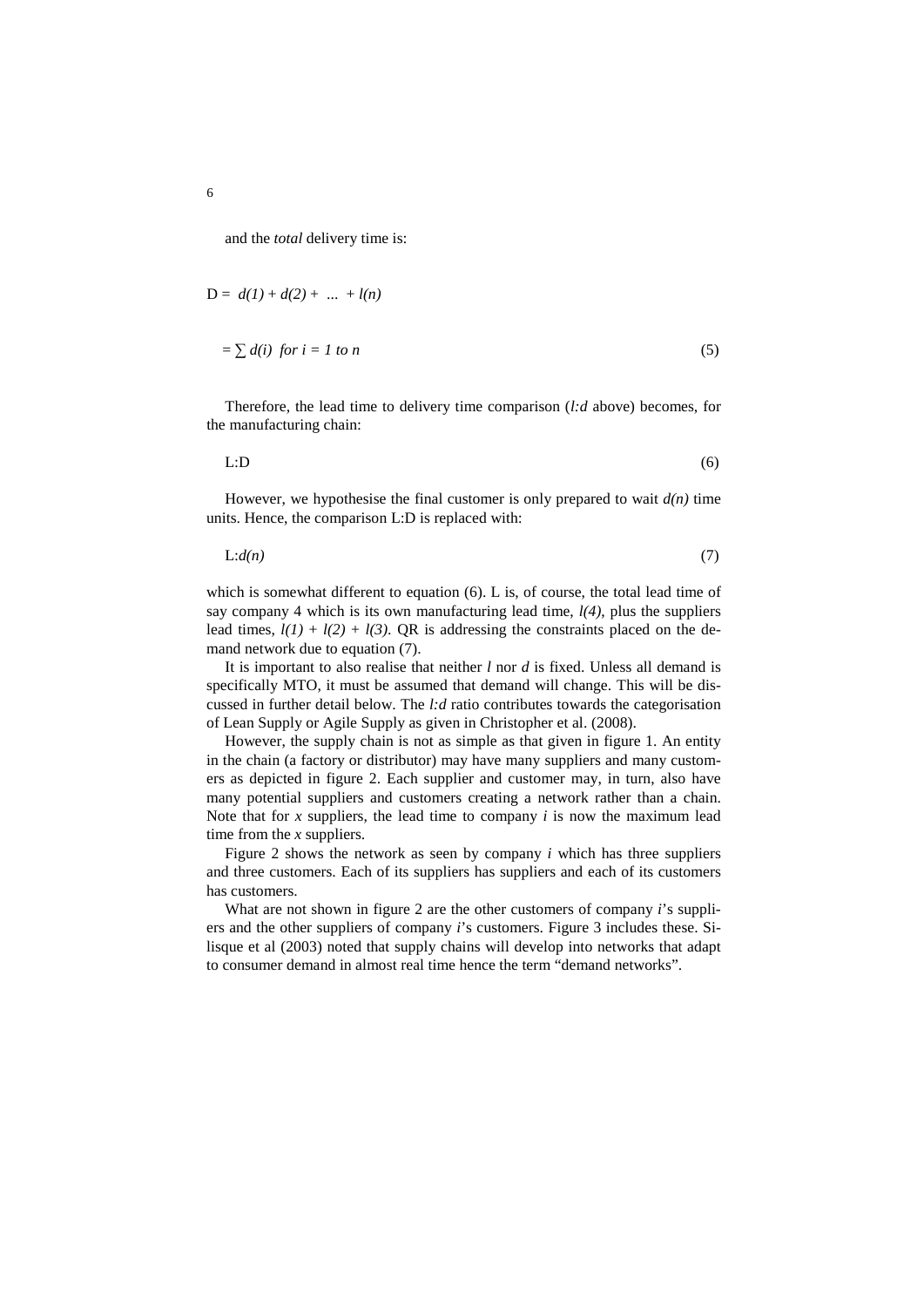

Figure 2: Suppliers Have Suppliers And Customers Have Customers.



Figure 3: Demand Network.

#### **3 RFID in Demand networks**

In demand networks, an RFID device is a radio frequency identification tag that is attached to a physical item. Detailed coverage of the history and applications of RFIDs is given in Schuster et al. (2007).

The tag data needs to be converted to information and be made available to various information systems e.g. Transaction Management Systems (TMS), Warehouse Management Systems (WMS), Advanced Planning and Scheduling (APS) systems, etc. Since the system is global, certain standards and processes need to be introduced. These standards, developed at MIT, include the following: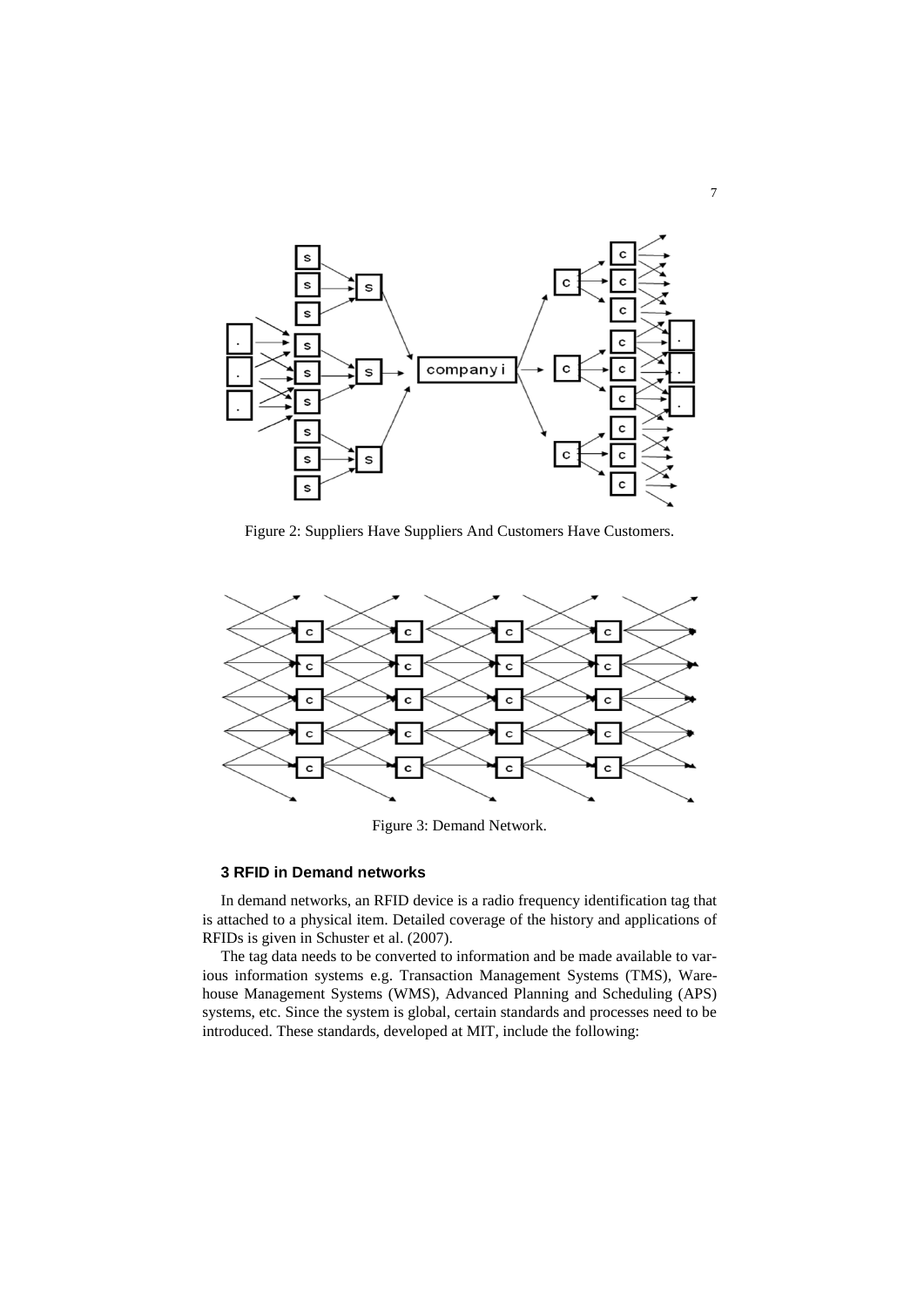- EPC (electronic product code), a simple serial numbering data system to identify the item
- PML, a physical markup language based on XML to describe the item which effectively converts the EPC data to useful information
- ONS (object naming service), a mapping technique to link the EPC and PML
- Savant, data handling software.

More detail on the standards can be found at the auto-id laboratories website (www.autoidlabs.org). The reader captures the EPC data from the RFID tag and relevant environmental and location information. It interacts with the Savant, which uses the ONS to retrieve information on the item. The accumulated information is then written to corporate databases using PML. By strategically placing readers in the supply chain, an item can be identified and traced locally. Due to the weak strength of the signal, this cannot be done globally. Further, the current cost of RFIDs has limited their use to items based on appropriate size or value. Items that do not satisfy these criteria are identified and located with a packaging unit such as a carton, a palette, etc. Applications of RFID in supply/demand networks include identity, track and trace, theft prevention, expiration dates for food and pharmaceuticals, counterfeit prevention and security. Bardaki et al. (2007) describe eight RFID-enabled supply chain collaboration services such as dynamic pricing and smart recall.

A common framework to assess the value of information technology (IT ) is based on the view that IT creates business value via automational, informational and transformational effects. (Mooney et al. 1996). They define these as follows: "automational effects refer to the efficiency perspective of value deriving from the role of IT as a capital asset being substituted for labor. Within this dimension, value derives primarily from impacts such as productivity improvements, labor savings and cost reductions. Informational effects emerge primarily from IT's capacity to collect, store, process, and disseminate information. Following these effects, value accrues from improved decision quality, employee empowerment, decreased use of resources, enhanced organizational effectiveness, and better quality. Third, transformational effects refer to the value deriving from IT's ability to facilitate and support process innovation and transformation. The business value associated with these effects will be manifested as reduced cycle times, improved responsiveness, downsizing, and service and product enhancement as a result of reengineered processes and redesigned organizational structures."

The PhD research by Tellkamp (2006) focused on the impact of low cost passive tags and showed that in many cases the use of RFID purely as an identification device offered little if any economic benefit over the use of bar codes. In particular the informational gains did not appear to justify the expenditure in readers and tags as the basic POS (point of sale) data was already available. However our view in this chapter is that the major gains which are likely to appear in the longer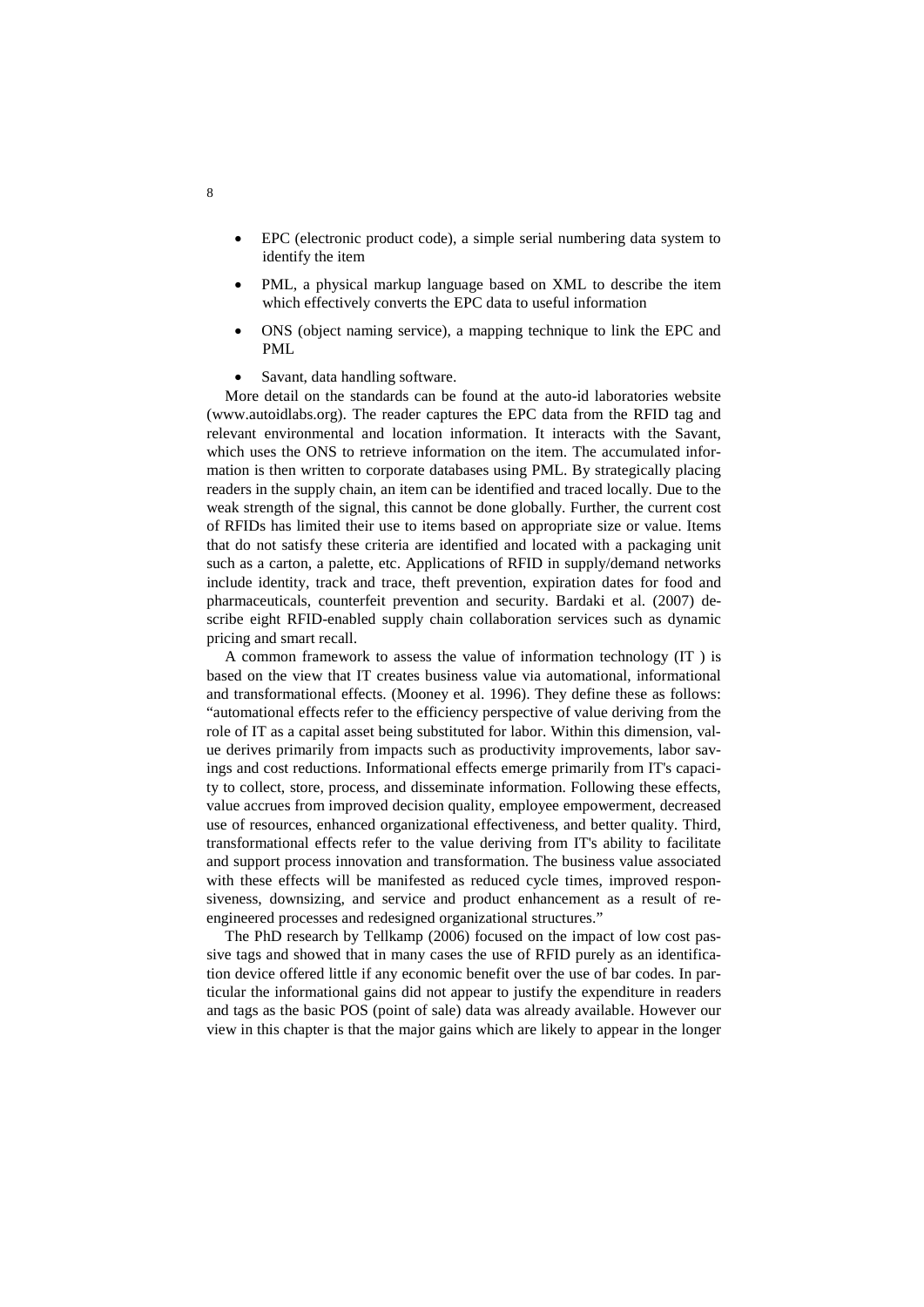term from RFID technology will be primarily transformational. Although the provision of better quality information can and probably will improve supply chain efficiency, the use of the technology to alter the way in which products and information flow is likely to be the most significant gain in effectiveness. The capability of the technology to provide more than just identification and, in particular, the possibility of some local processing or enhanced information capability allows us to look at ways in which the product itself can contribute to the operation of the chain.

#### **4 The Next Generation Demand Network and Quick Response Systems**

In moving towards the effective utilization of new technologies in quick response demand networks, we can identify a number of key "change agents" that are driving the need to view demand networks differently. These include

- A new dynamic view of information which we have termed "information generation three or IG3"
- Global track and trace
- Intelligent products and local intelligence capability
- Multi-agent systems

#### **4.1 Information Generation Three – IG3.**

With the advent of the world-wide-web, the world has moved into an information age that is changing not only the way that we do business and commerce but also is changing our lifestyles. To help define this emerging environment, the following simple terminology and concepts are used. An Information Generation (IG) can be defined by the availability and general distribution of non-verbal information. Using this definition, there have been three 'information generations' to date; IG1, IG2 and IG3.

IG1 is the information generation that started with rock drawings and paintings, and progressed through hieroglyphics to written language on scrolls and handwritten manuscripts. IG2 started with the invention of the printing press, which was the first "machine" to become involved in the storing and distribution of information. The availability and accuracy of information grew by orders of magnitude resulting in the biggest increase in productivity to that time. IG3 started with the introduction of the world-wide-web ('the web') and owes its existence mainly to innovations in Information and Communication Technology (ICT). It again resulted in orders of magnitude increase in the accuracy and availability of information and associated knowledge.

In IG3, as soon as information is updated, it is virtually instantly and globally available through passive and active methods. Such information can be termed "dynamic" to differentiate it from the static information used in IG2. Physical de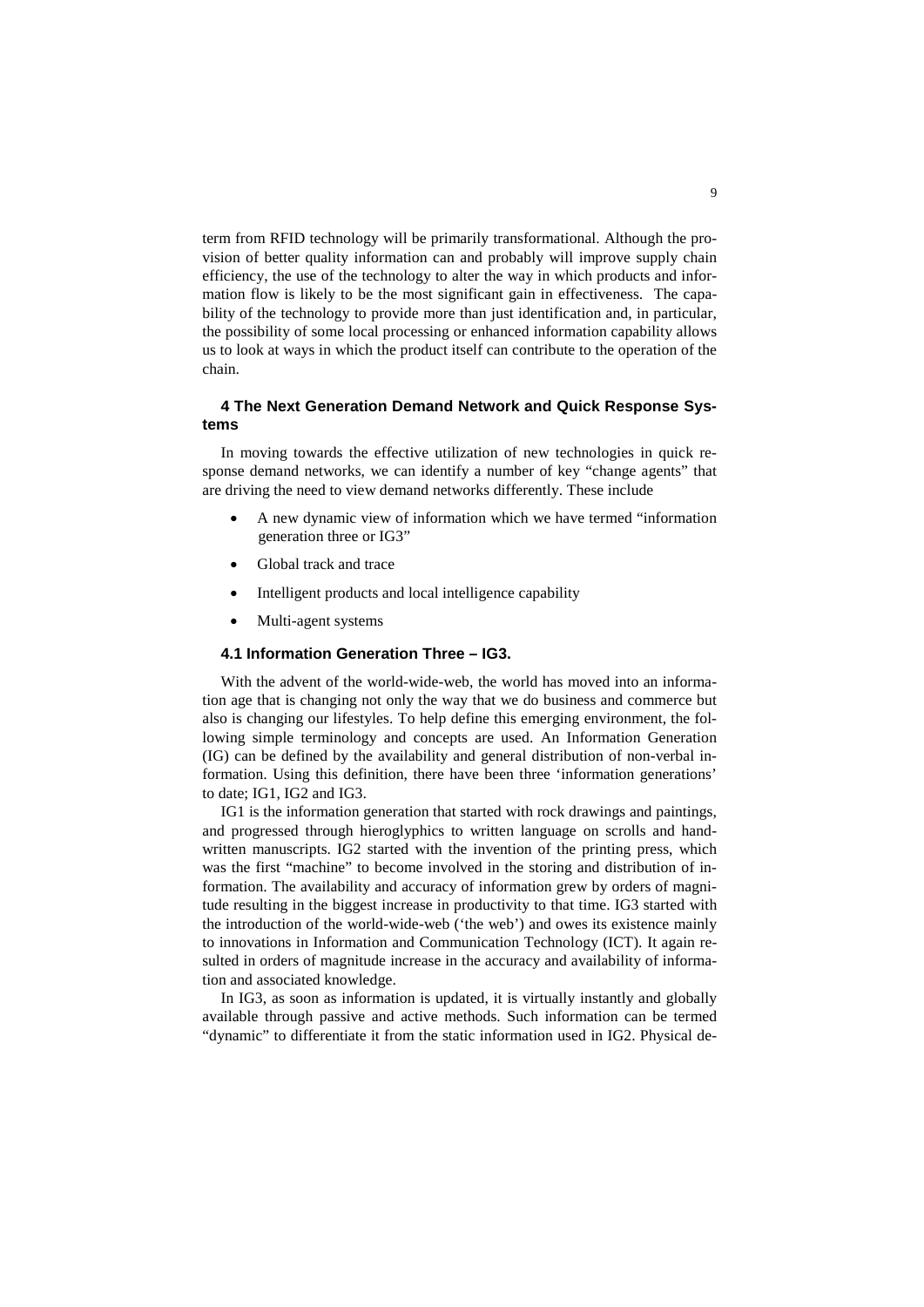vices such as G, satellite navigation smart cards, RFIDs and cell phones gather dynamic information as and when required. Using smart phones and personal calendars, it is now possible to know where people are and where they plan to be. Various techniques and facilities such as intelligent agents, data-mining, knowledge engineering and many others, use dynamic information to add to knowledge and intelligence.

The business ecosystem (Moore 1997) is dynamic, volatile and complex in IG3. As stated by Watson (2007), "With globalization, environments for organisations, both business and world governments, are becoming more complex. The reason for this increased environmental complexity include 'the four V's, specifically:

- increased Volume (from local to global context in terms of transactions)
- increased Velocity (faster transactions between people)
- increased Volatility (organisations change and reorganize faster)
- increased concerns regarding Veracity (the truth is harder to distinguish)

#### In IG3:

"

- the amount of information is orders of magnitude greater than in IG2
- "dynamic" information is replacing "static" information
- information access is much faster
- the information has become truly global
- information is more accessible
- in addition to information, processes can be exchanged
- different search parameters can be utilized
- visual communication is used more extensively
- intelligence and knowledge retention are replacing data and information retention.

This dynamic information and intelligence on things and people was not available in IG2 and was therefore not used in systems and methodologies designed and implemented in IG2. IG3 should be the foundation of modern quick response systems although much of the view of information currently employed in QR networks is from the IG2 era. Note that IG3 is not a system; it is the information environment we are progressively moving into.

#### **4.2 Global track and trace**

It is helpful to envisage a spectrum of devices to identify, locate and provide input on individual items. At one end of the spectrum used to provide dynamic in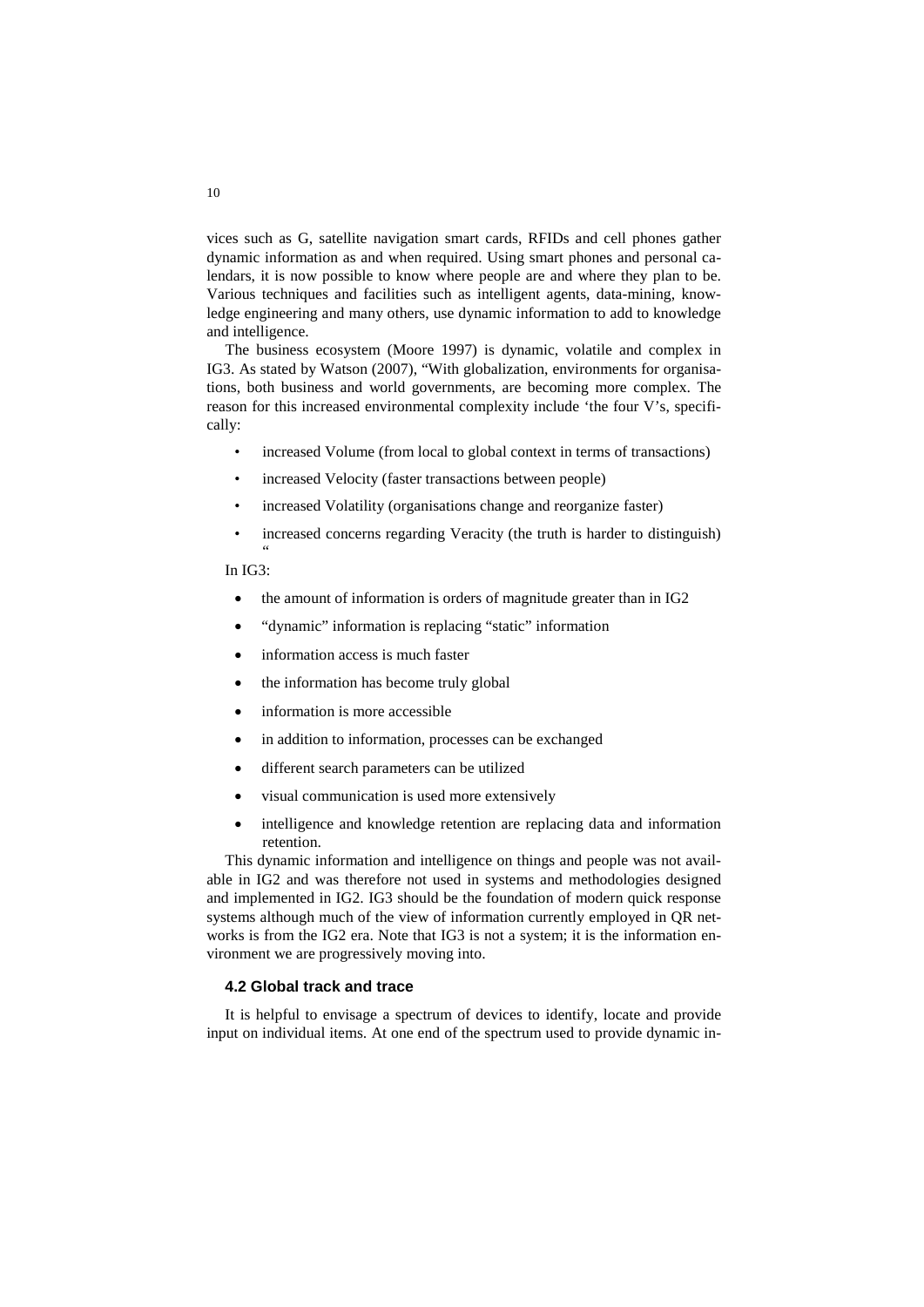formation are GPS devices (the macro end), and at the other end of the spectrum are small RFID devices (the micro end). Other devices such as e-tags, sat-nav, smart cards, mobile phones, etc are positioned along the spectrum. All these devices supply dynamic information. Bar codes can also be included in the spectrum although they have limited locational dynamic information. It is possible to strategically place RFID readers so the global location of individual items with attached RFIDs is known.

As an example, assume that the cost of RFIDs is such that it is feasible to put them onto individual widgets. Each widget can then be traced locally at a warehouse, a manufacturing plant or a retail outlet as is done now to. It can then be packaged into a carton that will have a separate RFID. Current thought is that individual item RFIDs and packaging unit RFIDs may have different frequencies (Schuster et al. 2007). As the item is loaded onto the carton, the relevant data structures will be updated so that each individual widget knows which carton contains it and each carton knows what widgets it contains.

The process is repeated when cartons are packaged onto palettes. If an RFID reader is placed around a truck loading space, relevant data structures can then be updated so that the truck knows what palettes it's carrying and the palettes know which truck they are in. By reading the relevant data structures, the location of each widget (RFID), carton (RFID), palette (RFID) and truck (GPS) is known. This process can then continue when the palette is loaded off the truck and into a container (GPS), which has an RFID reader around its opening, for shipping the item to any global location. As is done now, the locations of the container and the truck are provided via GPS. Therefore, by strategically placing RFID readers, updating information system data structures, and using existing GPS devices and RF-IDs, it is possible to locate an individual widget anywhere on the globe that has GPS coverage.

#### **4.3 Intelligent Products**

With each generation of RFID there is increasing capability and potential to include local processing capacity. Current RFID technology provides a range of solutions. Simple EPC codes such as EPC-64 and EPC-96 provide 64 and 96 bit data structures to identify static product information. At the other extreme there is the US DOD RF-Tag data Format that has a standard non-volatile memory of 128-256 bytes and extended memory of 128K bytes of battery backed RAM. The military 412 tag has 4096 bytes of EEPROM with additional space for a number of commodity records. Tags may be further divided into active and passive tags i.e. those that respond to a signal but have no local power source and those with battery power.

Much of the debate and commercial evaluation of RFID technology has been on cutting costs of passive RFID tags to make it competitive with bar code technology. In many cases the cost of the products being moved or the cost of a container load of product would make it worthwhile to consider more powerful devices. The DOD has taken this view with its increased storage capacity RF-Tags.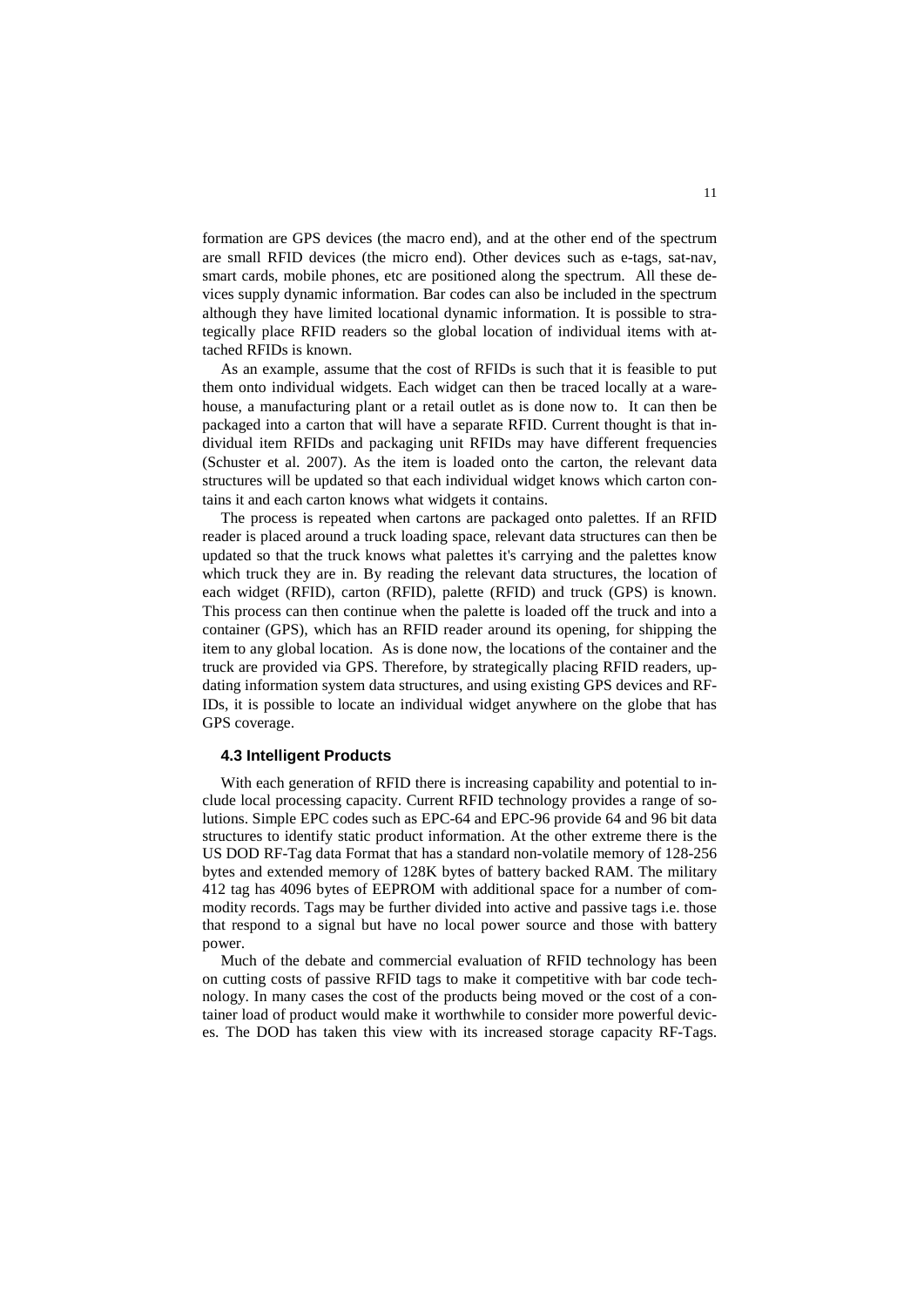With the continuing fall in smart card costs the provision of intelligent RFID devices is financially viable for certain classes of product or product package.

The boundary between RFID tags, "Smart RFID" devices and "Smart Sensors" is becoming increasingly blurred, as is the place where specific computation occurs. The original RFID concept used RFID middleware and the Object Name Service (ONS) to identify and process particular EPC codes. This middleware provides messaging, routing and connectivity to backend ERP systems and databases. This middleware processing capability tended to be centralized. More recently, the idea of edge processing has been proposed to deal with the high volumes of data generated by RFID devices. Hanebeck (2006) claims that "intelligence and data processing capabilities should not be located in large-scale remote systems but rather need to be readily available at the edge of the network where the individual items, cartons and pallets live". This "edgeware" deals with filtering, cleaning and eliminating redundant data before transmission to interfacing systems. The processing capability has moved to "smart RFID sensors" which can handle local activity.

"Smart sensors" (Culler and Mulder 2004) are a key component of the move towards pervasive and ubiquitous computing. Smart sensors incorporate both RFID capability and local processing capability and can form perceptive networks to monitor complex environments such as a factory.

Although the technology exists and there is a move to perform more local processing at key points in the demand chain, there does not appear to have been any significant move to providing intelligent or smart RFID sensors in demand chain applications. The question arises as to what benefit there can be in proving some autonomy for each product or pallet in the network. Shuster and Brock (2004) introduce the concept of "smart products" that "sense and respond with the physical world". They consider that "smart objects within the consumer demand chain might dynamically change price based on sensing demand at retail stores".

Karkainnen et al. (2003) also describe "intelligent products" as a potentially valuable tool in international projects where a large number of individualized deliveries need to be managed through a sizable demand network. Since the products and product delivery in such projects tend to be customized, the ability of products to actively participate in the demand network can significantly improve overall project productivity. In their HUT system, deliveries can communicate their identity and handling instructions directly to the information system. This information can be changed as conditions change. In the HUT system, each product is managed by a software agent which is external to the product. Wong et al. (2002), based on research at the Auto-ID centre at the University of Cambridge, also investigate the role of intelligent products in the demand chain. They define an intelligent product as having part or all of the following characteristics:

- Possesses a unique identity
- Is capable of communicating effectively with its environment
- Can retain or store data about itself
- Deploys a language to display its features, production requirements, etc.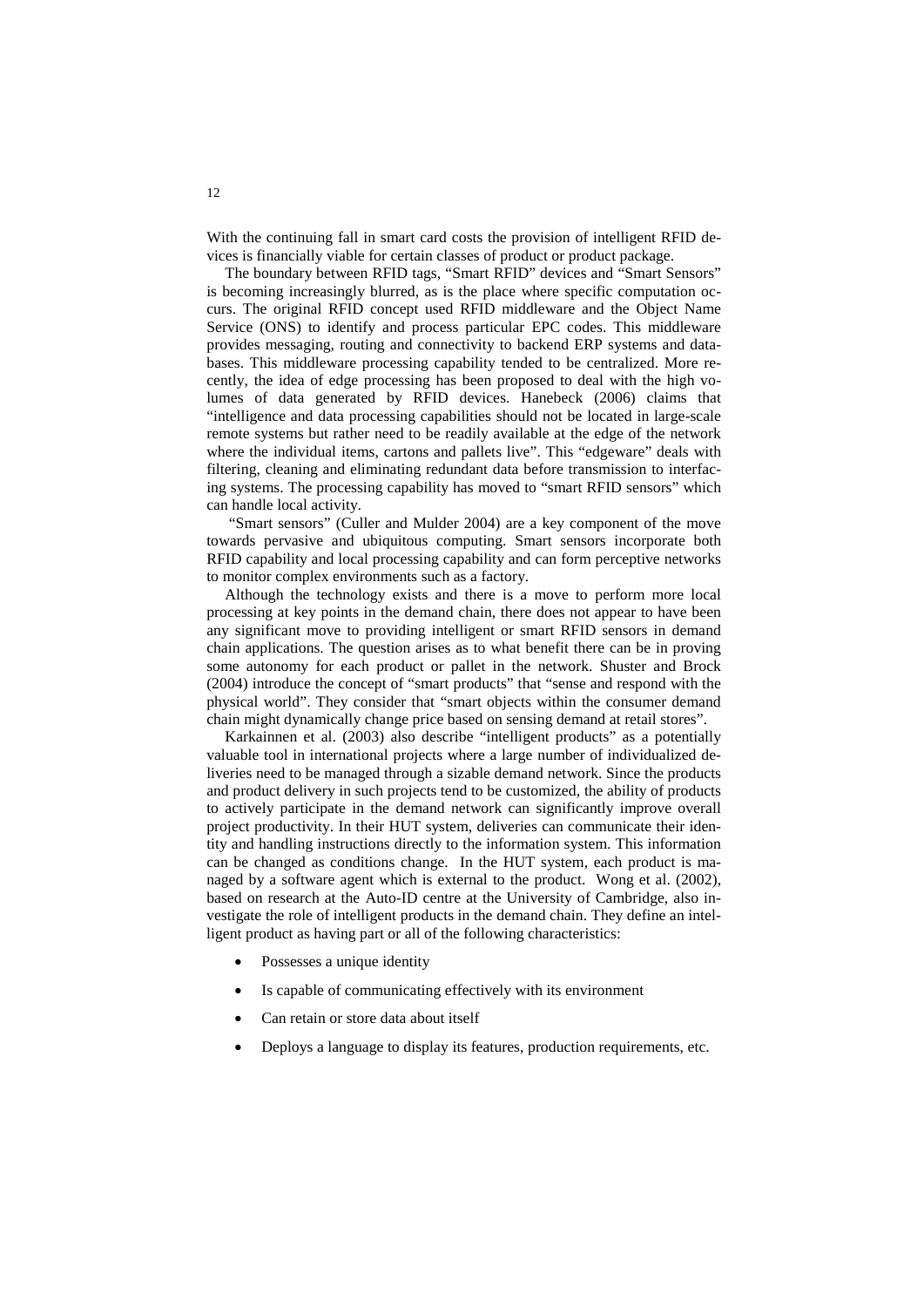Is capable of participating in or making decisions relevant to its destiny.

Such products can negotiate resources via their software agents, adapt objectives based on updates from the environment, advise on adjusted picking schedules, etc. Intelligent products may be considered at the case or pallet level to make the option cost-effective.

Although the intelligent product was proposed at this stage, there appears to have been little follow-up in more recent work in supply chain management. However the idea has been further developed in manufacturing with the work on product-driven control systems. The Holonic Manufacturing Systems approach is predicated on the view that autonomous production units (holons) can work together to make products in a dynamically reconfigurable environment (e.g. Leitao and Restivo 2006). Product-driven control systems are "dealing with products whose information content is permanently bound to their material content and which are able to influence decisions made about them" (Pannequin et al. 2009). Allied with the holonic manufacturing systems approach based on intelligent agents, product-driven control offers the potential for increased flexibility and rapid adjustment to dynamic information to meet business demands (Haouzi et a., 2009; Gouyon and David 2008; Morel et al. 2003).

In this chapter, we extend this intra-organizational shop floor view to extra organizational supply networks. We consider the implication of intelligent products allied with a packet-switching view of the demand network. In particular, we consider the implications of embedding the intelligent agent capability in the RFID tag itself, rather than relying on an external agent to manage the product.

#### **4.4 Multi-Agent Systems (MAS) in Demand Networks**

There is a considerable body of research on the use of multi-agent systems on demand chain management and this section provides only some examples of the area. Autonomous software agents have been considered for multiple applications such as managing scheduling, procurement, negotiation, etc. There is in fact a competition (The Trading Agents Competition) that enables competitors to compare different agent strategies in a simulated supply chain environment (Arunchalam and Sadeh 2005). The MAS approach provides a useful programming paradigm for the provision of local intelligence by autonomous entities.

To provide a framework to consider MAS in supply chains, Ahn and Lee (2004) suggest that studies in agent-based supply chain management can be put into three categories: using the technology to improve the operational efficiency of supply chains, the use of dynamic information to improve network adaptability and efficiency and effective agent-based architectures for supply chain management. As examples in the first area, an agent based framework which simulates the supply chain with agents at each station was defined by Fox et al. (2000). Andrews et al. (2007) analysed the features that distinguished winning agents from losers in the TAC competition. Cao and Leggio (2008) showed that a multi-agent approach could reduce the bull-whip effect as opposed to conventional supply chain management approaches.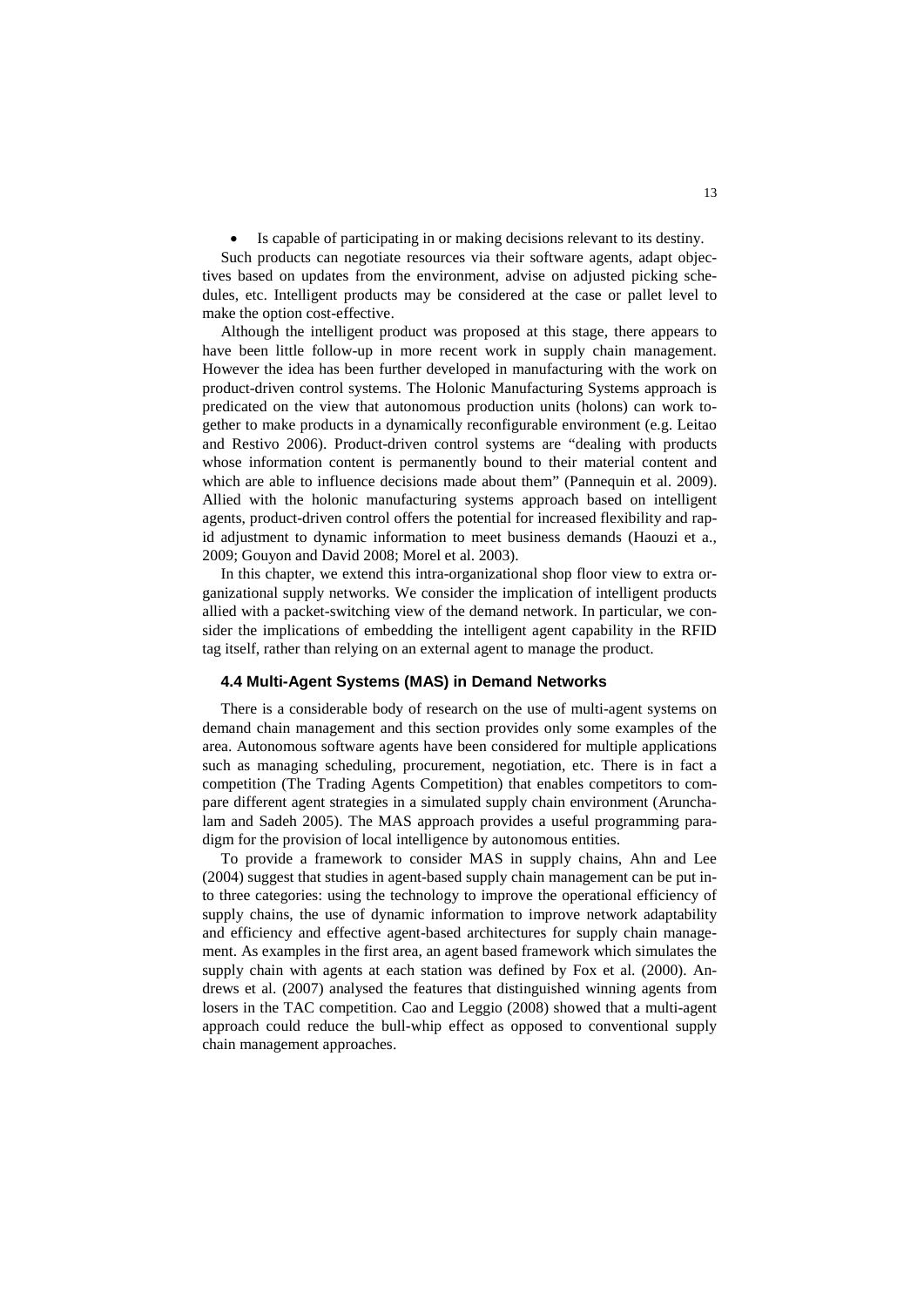The discussion in the current chapter falls into the second category concerning the use of dynamic information. The paper by Ahn and Lee (2004) proposes an agent-based network where agents form dynamic information networks to coordinate production and order planning. Luh et al. (2003) have investigated a pricebased approach for activity coordination using mathematical optimisation and the contract net protocol. The use of auctions to form optimal dynamic demand networks has been investigated by Kim and Segev (2003). Hanebeck and Raisanghani (2007) discuss the use of RFID technology as a supply chain coordination mechanism.

In the third category a large number of approaches to different architectures have been suggested. As an example, Sadeh et al. (2003) have worked on an agent-based decision support environment for dynamic supply chain management. In the system, called MASCOT, each agent uses a blackboard architecture for coordination and control and an agenda to drive activity. Finnie et al. (2004) have proposed a two-tier architecture of buyer/seller agents with buyer and seller coordinator agents. Nissen (2001) describes a design for agent federation where the agent activities are defined using a Petri-net based approach. Monteiro et al. (2007) describe an architecture based on "virtual enterprise nodes" to distribute decision making in a multi-site system where each VEN is implemented using two types of agent.

For the intelligent product as envisaged in this chapter, the intelligent agent approach provides a flexible programming methodology that suggests a distributed solution to controlling the demand network. It does not matter whether the agent is embedded at the individual product level or higher in the process e.g. in the "edgeware" or at the smart sensor level provided that the communications language and infrastructure are well defined.

#### **5 Circuit Switching, Packet-Switching and Quick Response Systems**

In the context of the IG3 concept and the role of RFID devices in dynamic information, this chapter considers how we could apply some packet switching concepts to "dynamic demand networks". This section defines and contrasts the concepts of circuit switching and packet switching, considers the impact of demand in quick response systems and the effect of lead times before looking at how a packet-switching view can change the way in which we consider demand networks.

#### **5.1 Circuit Switching vs Packet-Switching**

The term packet switching is a telecommunications term but it is used in this paper to describe the model for demand networks. Both circuit switching and packet switching are used for high-capacity network communications. In circuit switching networks, the connection is made between the sender and the receiver before the start of the communication and the "line" remains dedicated to that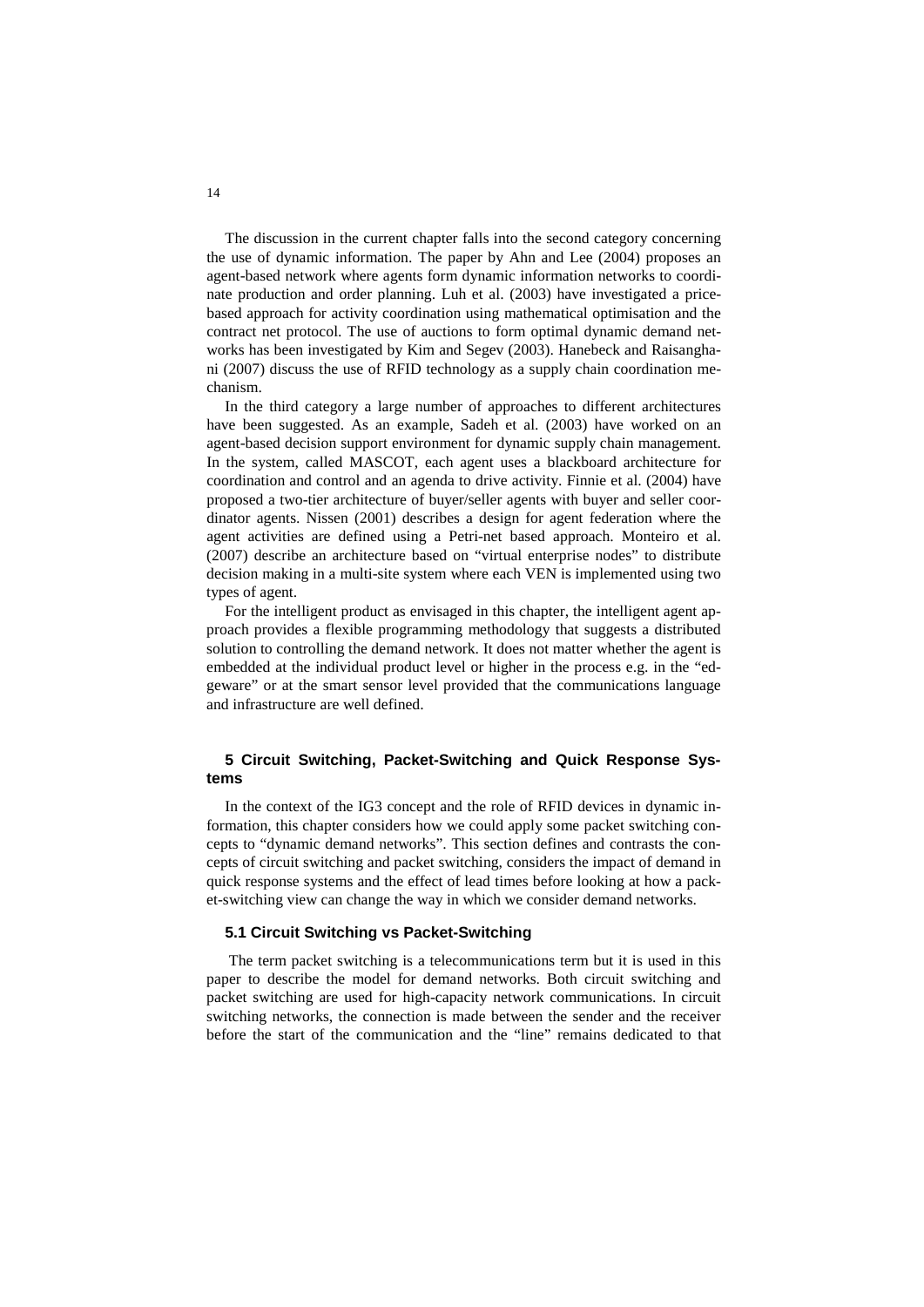connection until closed by the sender or receiver. In packet switching, the message is divided into packets that can each take a different path through the network from the source to the destination where the packets are then recompiled into the original message. Packet switching and circuit switching networks are used to exchange information. However, in this discussion, we are using the switching networks as models to exchange inventory in demand network management rather than information. The enterprises exchanging inventory in the demand network are equivalent to nodes in a switching network exchanging information.

The current view of the demand network can be seen to be equivalent to circuit switching where connections are made between the customer and a limited number of suppliers. In both the out-dated MRPII and JIT theories, customers are recommended to have only one supplier and to develop a very close relationship to that supplier. We are proposing that the circuit switching model was appropriate for SCM in IG2 as mainly only static information was available but given the dynamic information facilities in IG3, the packet switching model, with multiple suppliers rather than one source, for demand networks can and should be used in IG3.

#### **5.2 The Impact of Demand in Quick response Systems**

QR requires a high level of transparency and rapid availability of demand information. As products are sold, the information about that sale is recorded and made available to suppliers to plan production. Current approaches use scanners and barcodes and the use of RFID purely as a product information source will not add much (other than some possible information on product detail e.g. colour, etc). With the addition of features such as temperature sensing, the use of RFID in fast moving consumer goods (FCMG) chains for products like perishable goods begins to make more economic sense. However a key weakness in much of the assessment of agile and quick response systems is that demand, once known, is static. The demand for a product is itself dynamic information, with the actual volume and location of demand possibly changing between the point of estimate and time of delivery. The longer the time interval, the higher is the probability that some change will occur. Viewing demand as static information reduces the flexibility offered by new technologies. As discussed below, the ability to view the demand network as a packet-switching environment allows us to consider multiple sourcing and dynamic re-direction of products as needed. The details of the sale are fed as far back in the demand network as needed. Various points in the network may form decision points which will decide how to source (or multi-source) product (in the information flow) or how to reroute product (in the product flow) as needed.

As discussed earlier, the relationship between lead times and delivery times defines the constraints on meeting demand within a specified period. The total leadtime is the sum of each company's lead time and minimising the response time could depend on how effectively the lead-times can be reduced (where  $l(i)$  >  $d(i)$ ). On the other hand, if  $d(i) > l(i)$  where  $d(i)$  is the expected quick response time, there is no need to work on reducing this delivery time. In either case, the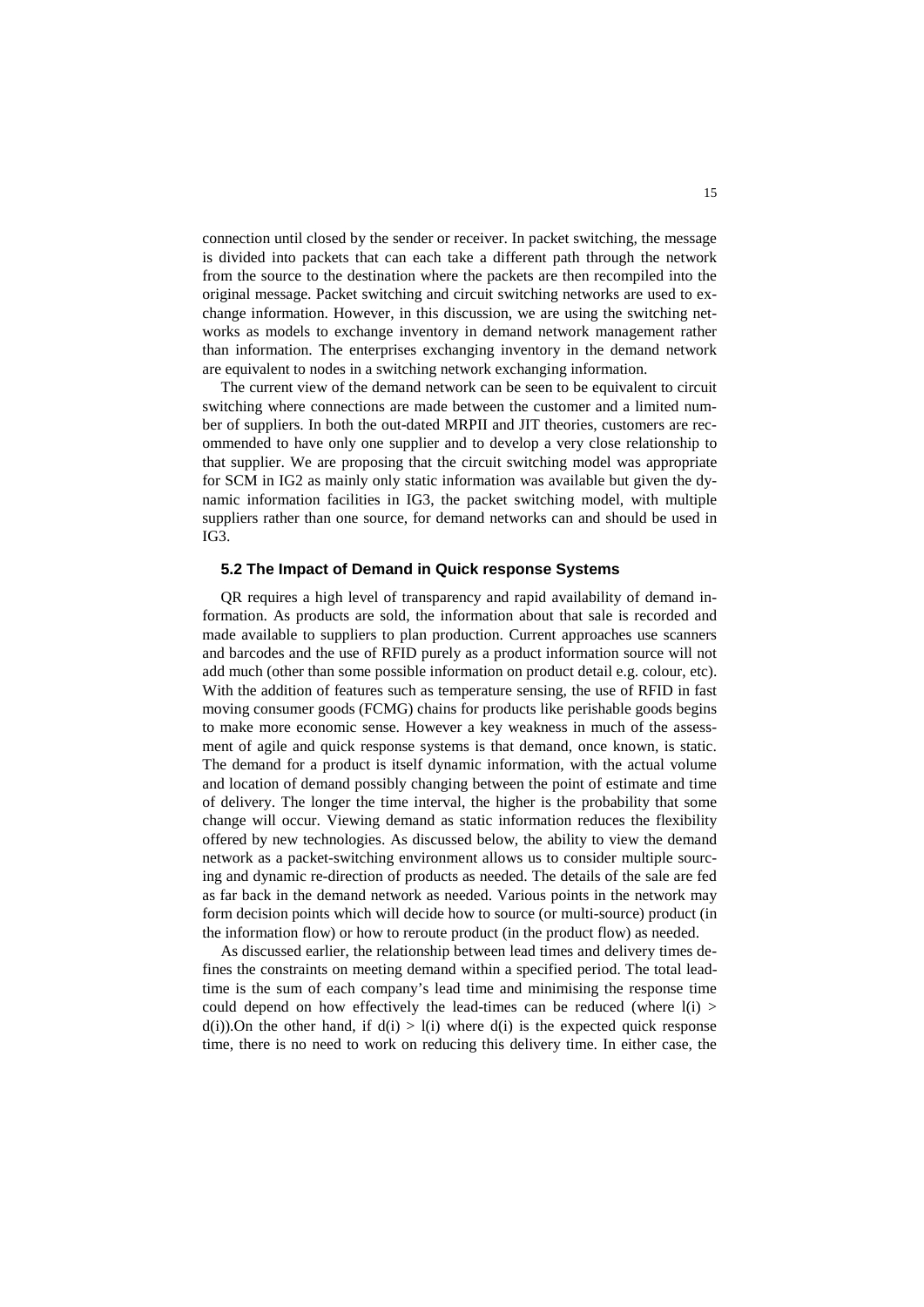ability to partition and review the demand network components is enhanced by the intelligent packet-switched product view developed below.

#### **5.3 Packet-Switching in the Demand Network**

Christoper and Towill (2008) consider developing "market specific" supply chains and the concept of matching the pipeline to the product. They use the example of the Spanish fashion retailer Zara to show that quick response and agility is achieved by compressing the total pipeline. In Zara, raw materials are sourced from low cost off shore suppliers. Approximately 40% of garments with low volatility are imported as finished goods. The rest are produced by quick-response in Spain, using their own factories for economies of scale operations (e.g. dying, cutting, etc.) and a network of small contractors for labour-intensive finishing stages.

Instead of dealing with demand for a product as a single value, Zara is categorizing such demand into two; a longer term less volatile demand which can be serviced by cheaper overseas suppliers and a shorter term volatile demand which can be serviced by local more expensive suppliers.

The *d* for a product given in (1), has been broken up into components; in the Zara example, into 2 components:

$$
d = d_{st} + d_{lt}
$$
 where st is for short term and it is for longer term (8)

Thus Zara split its sourcing to matched suppliers with suitable lead times to  $d_{st}$ and  $d_{lt}$ , so the original  $l:d(1)$  was satisfied by:

### $l_{\text{lt}}$ : $d_{\text{lt}}$  and  $l_{\text{st}}$ : $d_{\text{st}}$  (9)

$$
^{(9)}
$$

Splitting sourcing provides a possible source of competitive advantage for a range of companies. Ordering of components or material in advance of demand and assembling or manufacturing the final product locally to enable responsiveness satisfied the  $d_{st}$  requirements. In effect, Zara is compressing the total pipeline by effective balancing of lead and delivery times.

The packet switching view of materials in the demand network enables us to view material as composed of local packets with addressing and content information attached and dynamically accessible. Niederman et al. (2007:99) hold the view that trading communities will "move from a world of point-to-point relationships to massive collaboration".

Traditional packet switching has data packets arising from a single source and being reassembled at a single destination. Our packet switching view allied with the intelligent product concept allows us to consider multiple sourcing of materials and the ability to dynamically complete shipments as requirements change. The corollary with packets lies in viewing each chunk or packet of supply as an addressable unit that can be redirected as needed and reassembled at the destinations(s) as required. Instead of the traditional view of inventory tied to a specific supplier or warehouse, we can rather consider virtual inventory i.e. it exists

16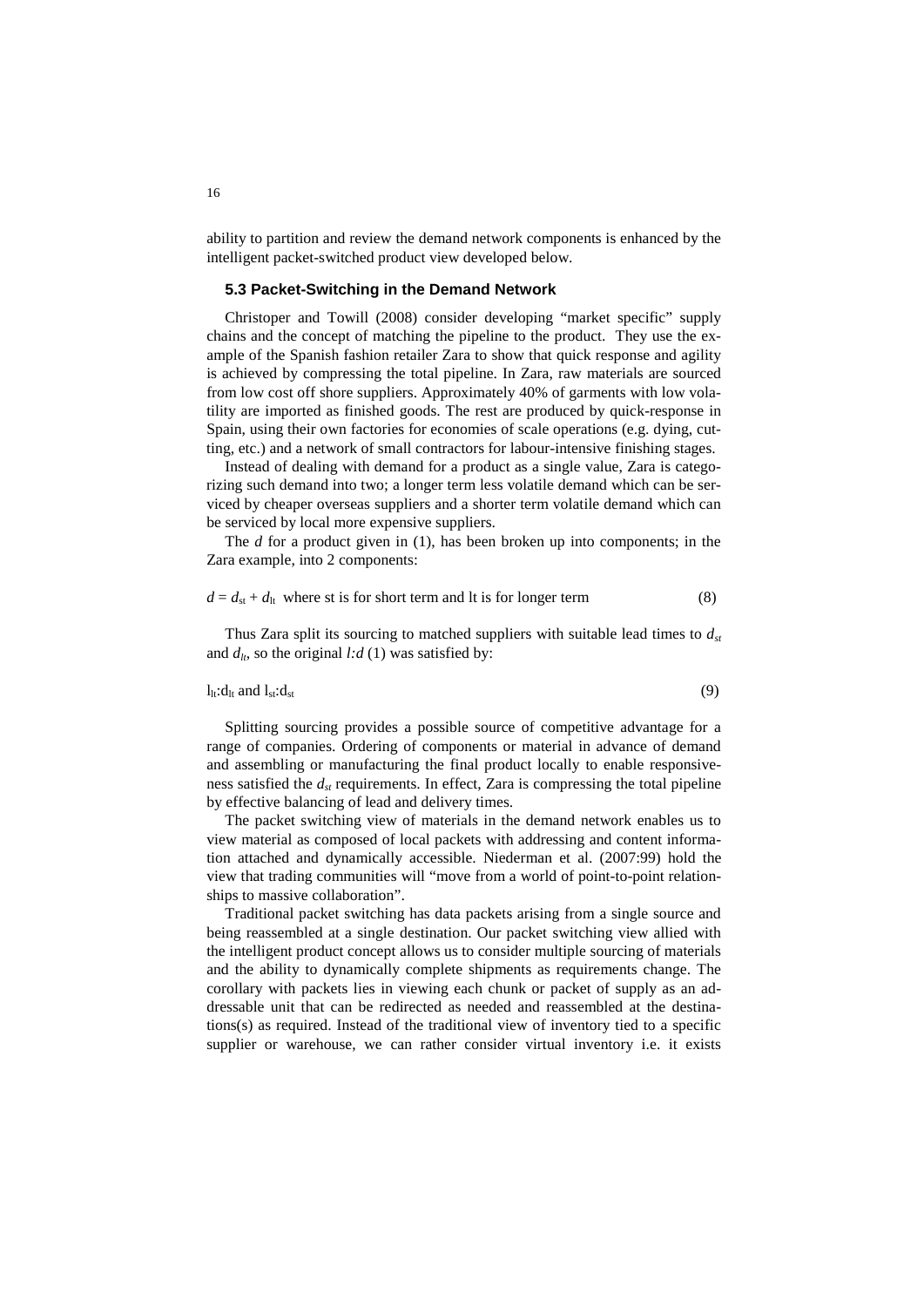somewhere in the pipeline. This may be in transit or resident in a supplier warehouse. Its location, volume, etc can be determined dynamically. This is equivalent to Intel's view of "Inventory in Motion" where inventory is in the pipeline and products can be shipped before orders are received (Leach 2004). The demand network is self-adjusting in that inventory will be re-routed as demand appears. For certain materials, there are a range of potential suppliers and the type and quality of material is relatively consistent across suppliers. Dynamic information also suggests the ability to deal dynamically with excess inventory in the demand network. As a customer requires an order to be completed, it is feasible to consider the following scenario:

The customer seeks order fulfillment. The order can be split into the most efficient delivery patterns and directed to relevant locations. Priorities can be established based on criteria such as delivery history, other CRM type factors, etc. Each location can be queried for its potential to deal with the order. Once an order is completely assembled the component orders can be confirmed and initiated.

Dealing with products which require an agile response (e.g. local manufacture or assembly from components) could fit the packet switching concept. The ability to dynamically adapt the ordering process allows for rapid response to changing conditions e.g. if a shipment is delayed it can be replaced as needed by another order. Multiple sources of material can be considered and the most effective combination selected. The flexibility inherent in this approach allows both assemble-toorder and make-to-order to be dealt with. The inventory in the pipeline can if necessary be redirected elsewhere. Although human management of this type of situation is feasible but not practical in terms of the complexity, a multi-agent environment could deal with this complexity and optimize delivery rates. For situations where the lead time exceeds the delivery time the packet-switching view enables the supplier to identify any re-routing or alternative sourcing which may reduce lead-time for product development. If the constraint is delivery time based, redirection and the inventory in motion view could be used to reduce the delivery time. This concept is illustrated in Figure 4 which uses the cloud analogy to represent the flexibility of dynamic response to changing orders. Any one of company type  $C_1$  can provide intelligent products of type IP<sub>1</sub> which are required by companies of type  $C_2$ . Companies  $C_2$  produce products of type IP<sub>2</sub> which in this example are then supplied to customers.

It is possible to envision an environment in which products can act as agents with local processing capability and some autonomy. In keeping with the intelligent product concept discussed earlier, such a product would be capable of reporting its status and evaluating whether action needs to be taken. The processing model would be partially decentralized (based on a multi-agent system and smart sensors view) with some central control e.g. to coordinate actions between products. As an example, one could consider perishable goods or materials that may be subject to change during transit. If there is any delay a smart product could evaluate its status and report to the nearest sensor that action needs to be taken. This action may involve negotiating with another product elsewhere in the demand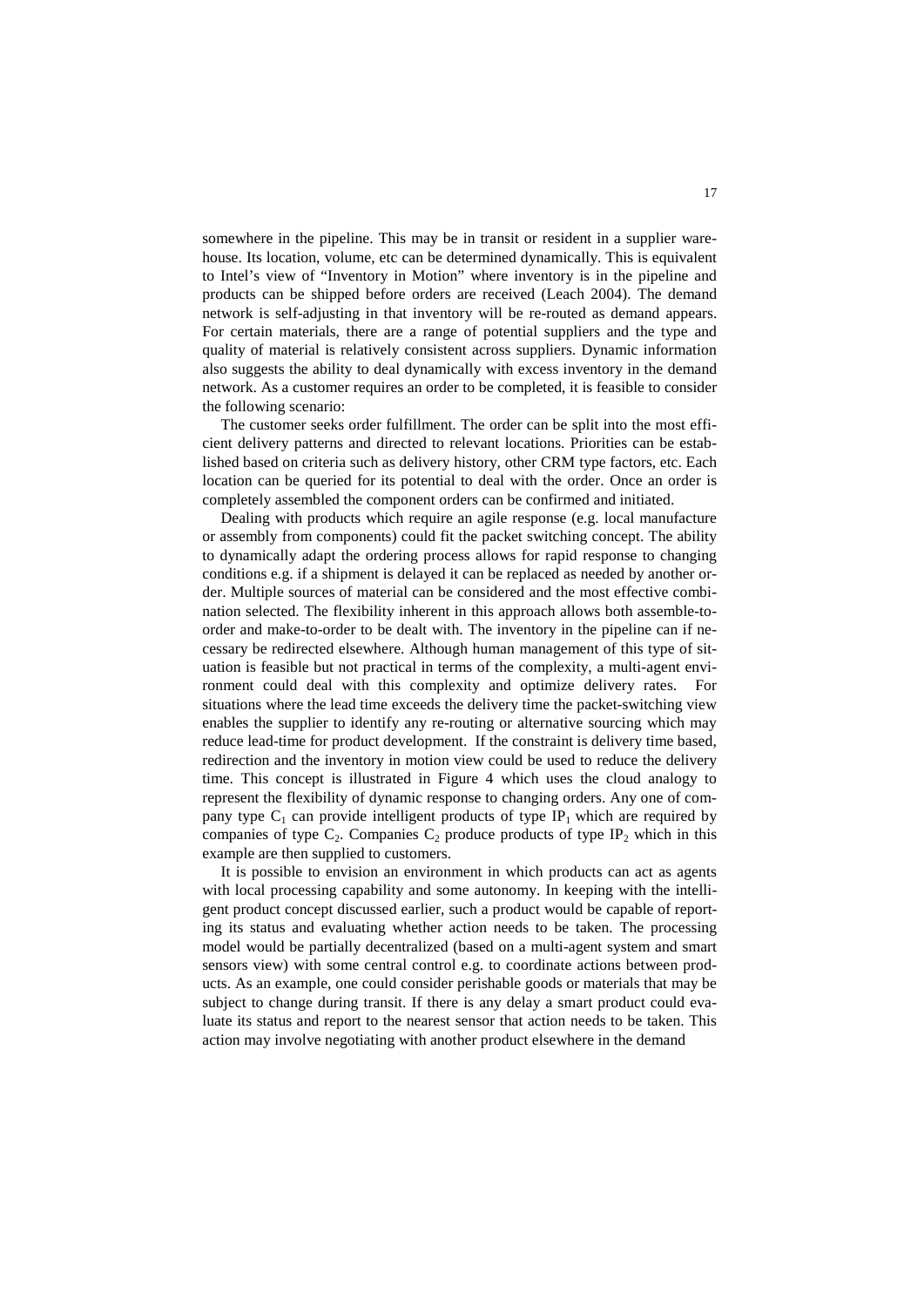network for redirection e.g. to a more convenient location. Any product with a use-by date e.g. a shipment of fruit may encounter some delivery delay or unusual conditions such as excessive heat. This shipment could be dynamically redirected to a more suitable destination. Another example is where a number of buyers may have need for a generic type of product such as PVC piping. Depending on current availability in the warehouse "cloud", intelligent products could negotiate to reach an optimal delivery schedule based on time, distance and dynamic demand.



Figure 4: Demand Network with intelligent products IP; and companies  $C_{ii}$ 

Intelligent products provide an embodiment of the packet switching view of the demand chain. Each product with local processing capability can act as a packet with the capability of being redirected as needed and with the capacity to develop its own knowledge on its environment. Another scenario that could be considered would be to assist backroom visibility. A cluster of similar products could negotiate to decide which is the most sensible to go next i.e. to be moved to the retail shelves.

#### **6. Discussion**

The packet switching view of intelligent products is a new paradigm that suggests a wide range of opportunities for quick response environments. One can envision products that can be dynamically redirected as needs change or constraints develop. Complete product packages can be assembled for a number of product components that can be optimized for such factors as delivery time, cost, etc. Each product or product grouping (at case or pallet level) could have sufficient decision making logic to decide whether to participate in a delivery, negotiate with other products of the same category for sequencing, etc. The traditional view of the supply chain is that products (transactions) are buffered until required and much of supply chain optimization relates to issues of static buffer management. With intelligent products buffering may in effect act as redirection of products to the next destination. Further, such buffering will include any decoupling point analysis if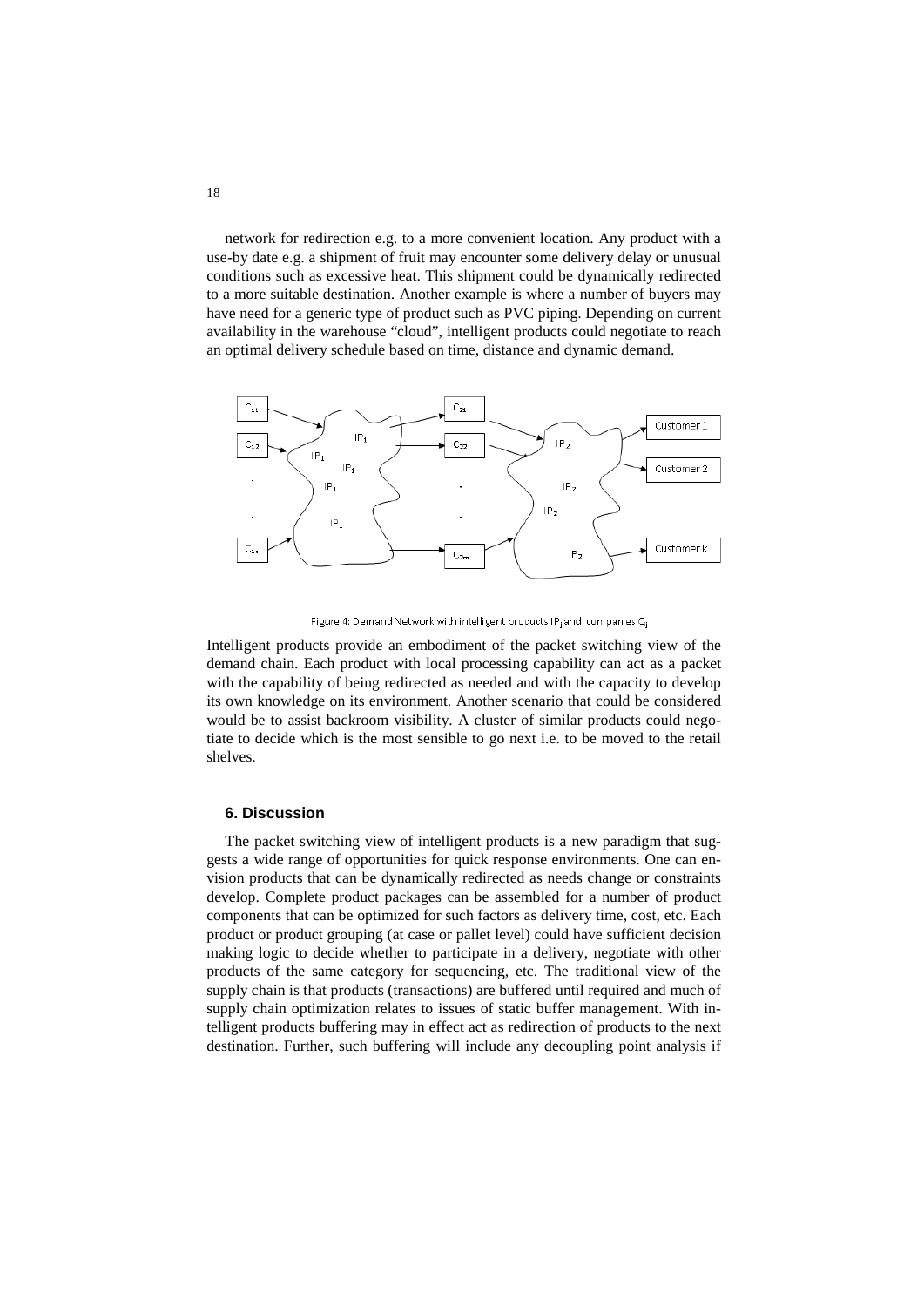and where required. The demand-driven supply network must be seen as a dynamic structure, not a static structure as per current SCM theory. As in packetswitching communication networks, "packets" of inventory will be routed in realtime as demand dictates and as constrained by the effect of lead time.

With a new view of the demand network and products there is a need to redefine business processes to deal with this dynamic environment. Processes must be capable of quick response and adaptation as needed. The current processes were designed in IG2 for the IG2 supply chain. The service-oriented approach suggests one way of dealing with the issue.

Western economies are moving steadily towards a service based rather than a manufacturing based economy. The Economist Intelligence Unit (EIU 2006), in its Foresight 2020 report, notes "In the US employment in services industries is expected to increase from an already high rate of some 85% to well over 90% of total employment in the non- farm sector." One area of research that is of interest to this chapter is how to deal with services in a dynamic demand network. Virtually all research to date in this area has focused on static supply chains with materials movement and inventory management.

Services have particular features of interest to demand networks i.e. they are perishable, cannot be buffered or stored and have tight constraints on their use. Traditional supply chain thinking tends to take a capacity limit view of products when trying to optimise utilisation of production capability. However, it can be shown that by taking a constraint based view it is possible to achieve a better overall use of productive capacity. The demand-driven packet-switching network need not be restricted to physical inventory. It is also applicable to the services industry and to any business process that is part of a demand network. By bringing the overall measurement units down to \$/time it no longer matters whether one is dealing with static products, dynamic intelligent products or services.

This chapter has attempted to define the role of several new concepts of interest in the rapidly changing "supply chain" field. The authors believe that changes in technology and ways of thinking provide the opportunity to develop a new theory of demand networks which can deal with dynamic information, intelligent products, services as well as physical products and locally intelligent agents. The packet switching view of products and services in the supply network provides a simple conceptual framework for visualizing the way this could operate. Further research in this area will involve investigation of possible industry partners and suitable industries to develop the concept further as well as the development of a simulation environment to investigate the economic effect of intelligent products and dynamic information.

#### **7 References**

Ahn HJ, Lee H (2004) An Agent-Based Dynamic Information Network for Supply Chain Management BT Technology Journal, 22(2): 18 – 27.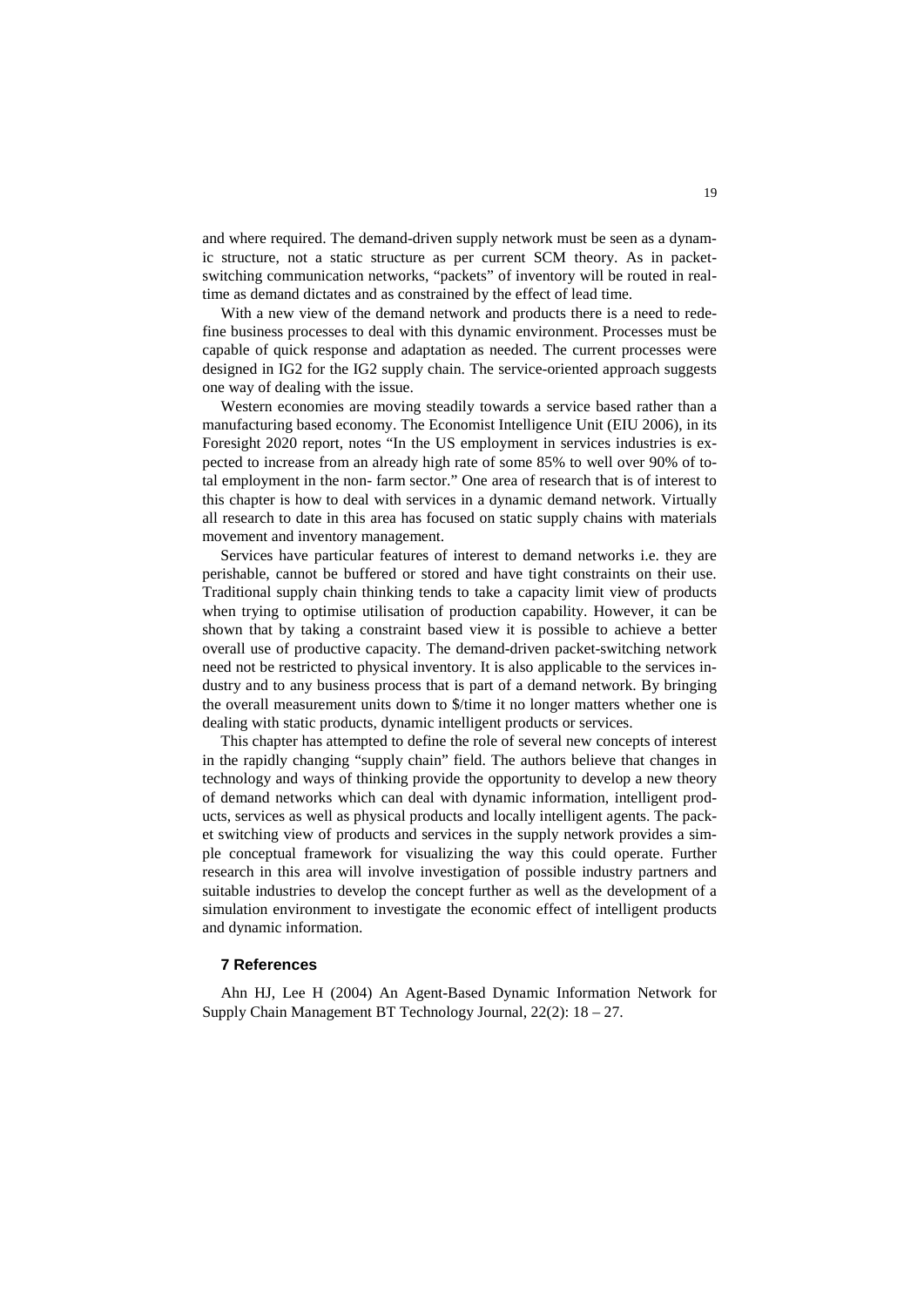Almirall E, Brito I, Silisque A, Cortés U (2003) From Supply Chains to Demand Networks: The Electrical Bazaar-Agents in Retailing, http://www.minds-onfire.com/zupc/publ/AiRCaepia2003.pdf

Andrews J, Benisch M, Sardinha A., Sadeh, N (2007) What Differentiates a Winning Agent: An Information Gain Based Analysis of TAC-SCM*.* AAAI-07 Workshop on Trading Agent Design and Analysis (TADA'07*)*, Vancouver, Canada. Arunachalam R, Sadeh N (2005) The supply chain trading agent competition. Electron. Commerce Res. Appl., 4(1).

Asif Z, Mandiwalla M 2005 Integrating the Supply Chain with RFID: A Technical and Business Analysis, Communications of the Association for Information Systems, 15:393-427

Bardaki C, Pramatar K, Doudakis G I 2007 RFID-Enabled Supply Chain Collaboration Services in a Networked Retail Business Environment, 20th Bled eConference eMergence: Merging and Emerging Technologies, Processes and Institutions, Slovenia.

Cao Q, Leggio, K B 2008, Alleviating the bullwhip effect in supply chain management using the multi-agent approach: an empirical study, International Journal of Computer Applications in Technology, 31(3-4): 225-237.

Christopher M 2000 The Agile Supply Chain: Competing in Volatile Markets, Industrial Marketing Management , 29(1)

Christopher M, Towill D 2002 Developing Market Specific Supply Chain Strategies, International Journal of Logistics Management , 13(1), 2002.

Culler DE Mulder H 2004*,* Smart Sensors to Network the World*,* Scientific American, 290(6): 85-93.

Economist Intelligence Unit 2006 Foresight 2020: Economic, industry and corporate trends", available from

http://www.eiu.com/site\_info.asp?info\_name=eiu\_Cisco\_Foresight\_2020&rf=0

Finnie G, Barker JR Sun Z, 2004. A Multi-agent Model for Cooperation and Negotiation in Supply Networks, Americas Conference on Information Systems, New York, USA.

Fox MS, Barbuceanu M, Teigen R 2000 Agent-Oriented Supply-Chain Management. The International Journal of Flexible Manufacturing Systems 12: 165- 188.

Hanebeck C 2006, Managing Data from RFID & Sensor-based Networks: Implications and Considerations for Data Management Challenges available at http://www.globeranger.com/pdfs/futureoftheedge/GlobeRangerRFIDData.pdf

Hanebeck HL and Raisinghani MS 2007 Delivering on the Promise of Auto-ID through Intelligent Agent Technologies, Int J. Innovation and Learning, 4(4): 411- 424.

Haouzi HE , Petin J\_F and Thomas A 2009 Design and Validation of a Product-Driven Control Systems Based on a Six Sigma Methodology and Discrete Event Simulation Production Planning and Control, 20:142-156.

Hoekstra S, Romme J 1992. Integrated Logistics Structures: Developing Customer Oriented Goods Flow, McGraw-Hill, London.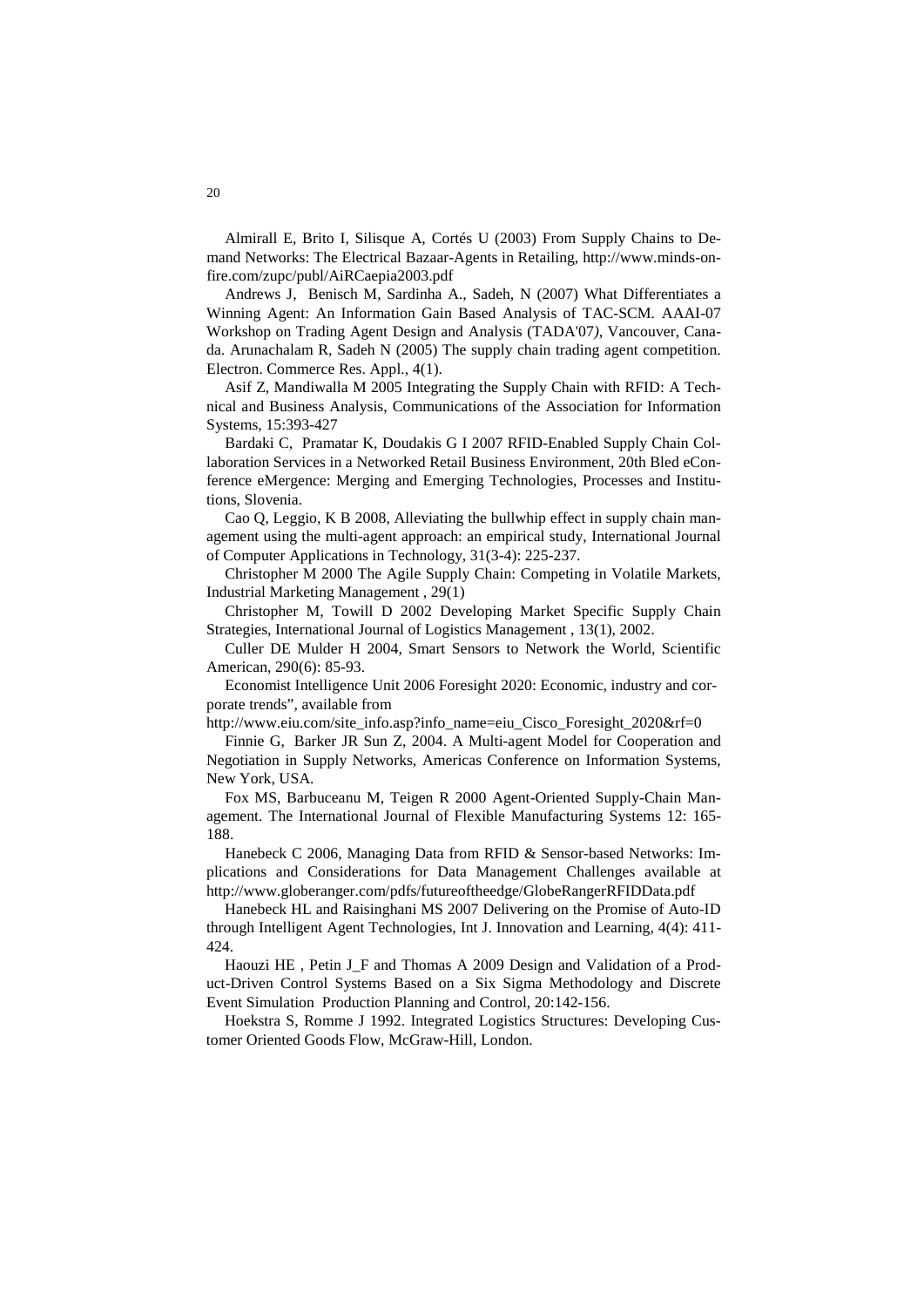Karkkainen M, Holmstrom J, Framling K, Artto K 2003, Intelligent products: a step towards a more effective project delivery chain, Computers in Industry, 50(2): 141-151

Kim JB , Segev A 2003 Multi-component contingent auction (MCCA): a procurement mechanism for dynamic formation of supply networks, Proceedings of the 5th international conference on Electronic commerce, ACM: 78-86.

Leitao P, Restivo F 2006, ADACOR: A Holonic Architecture for Agile and Adaptive Manufacturing Control, Computers in Industry, 5:121-130.

Luh PB, Ni M, Chen H., Thakur LS 2003. Price-Based Approach for Activity Coordination in a Supply Network IEEE Transactions on Robotics and Automation, Volume 19 (2): 335 – 346.

Leach PT 2004. Inventory in Motion. Journal of Commerce, October 25, p. 29

Mooney JG, Gurbaxani V, Kraemer KL 1996 A process oriented framework for assessing the business value of information technology ACM SIGMIS Database archive,  $27(2)$ :  $68 - 81$ .

Monteiro T, Roy D, Anciaux D 2007, Multi-site coordination using a multiagent system, Computers in Industry, 58(4), 367-377.

Morel G, Panetto H, Zaremba M, Mayer F 2003 Manufacturing enterprise control and management system engineering: rationales and open issues , IFAC Annual Reviews in Control, 27-2

Moore JF 1993, "Predators and Prey: A New Ecology of Competition", Harvard Business Review, 71(3): 75-86.

Niederman F, Mathieu RG, Morley R, Kwon I-W 2007 Examining RFID applications in supply chain management, Communications of the ACM, 50(7), 92 - 101

Nissen ME 2001 Agent-Based Supply Chain Integration, Information Technology and Management, 2(3):289 – 312.

Olhager J 2003 "Strategic Positioning of the Order Penetration Point", International Journal of Production Economics, V85:319 – 329.

Pannequin R, Morel G, Thomas A 2009 The Performance of Product-Driven Manufacturing Control: An Emulation-Based Benchmarking Study, Computers in Industry, 60.

Rudberg M and Wikner J 2004 Mass Customization in terms of the Customer Order Decoupling Point, Production Planning & Control, 15(4): 445 – 458.

Sadeh-Koniecpol ND, Hildum J ,Kjenstad H 2003 MASCOT: An Agent-Based Architecture for Dynamic Supply Chain Creation and Coordination in the Internet Economy, Production Planning & Control 12(3).

Schuster E, Brock DL 2004 Creating an Intelligent Infrastructure for ERP: The Role of Auto-ID Technology. This is a working paper for APICS.

Schuster EW, Allen SJ, Brock DL 2007. Global RFID: The Value of the EPCglobal Network for Supply Chain Management, Springer-Verlag, New York

Sharman G (1984) The Rediscovery of Logistics. Harvard Business Review  $62:71 - 80.$